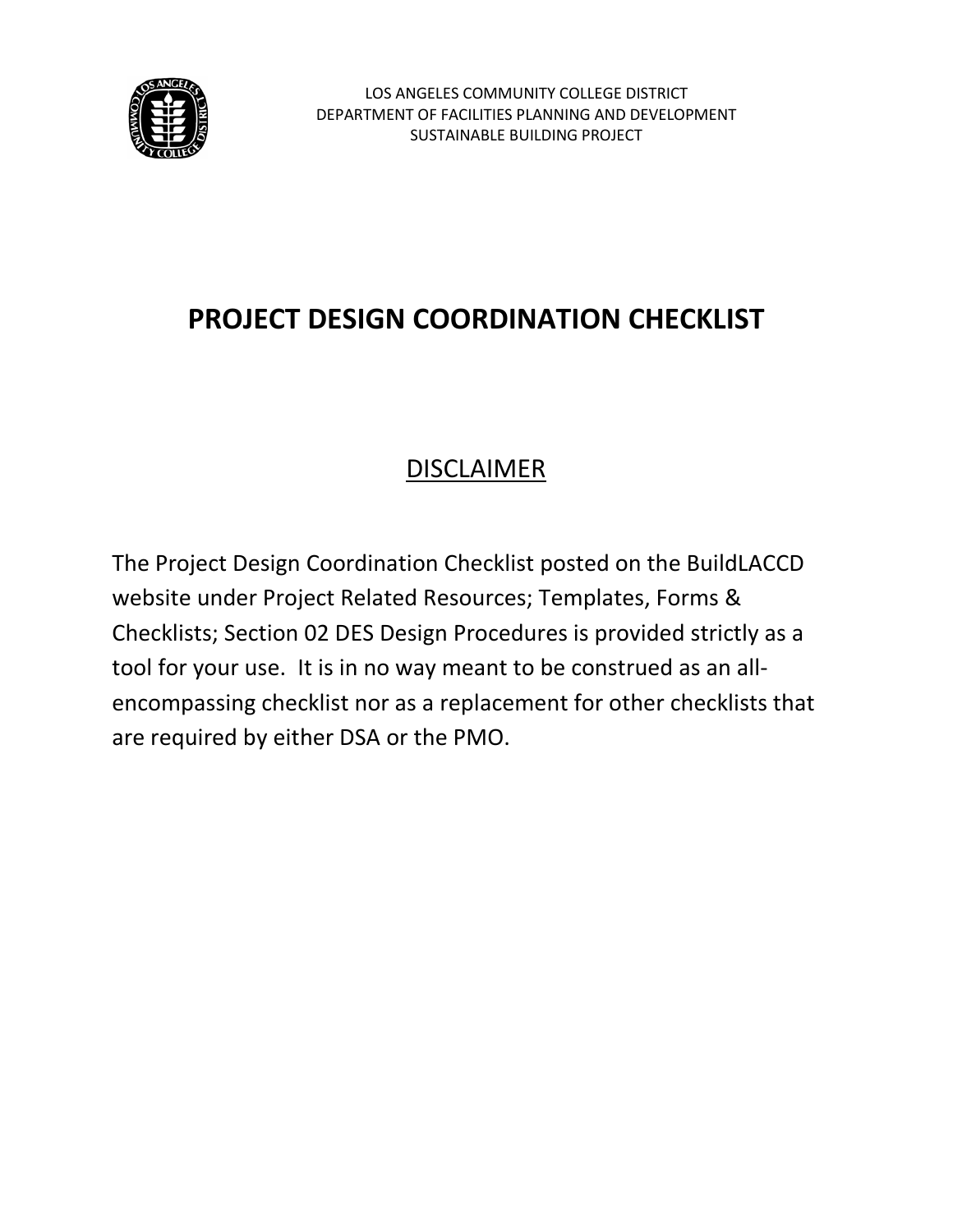

# LOS ANGELES COMMUNITY COLLEGE DISTRICT

DEPARTMENT OF FACILITIES PLANNING AND DEVELOPMENT SUSTAINABLE BUILDING PROGRAM

# **PROJECT DESIGN COORDINATION CHECKLIST**

## **TABLE OF CONTENTS**

| <b>Pages</b>  | <b>Number of Items</b>       |    |
|---------------|------------------------------|----|
| $\mathbf{1}$  | Architecture 590 Checklist   | 15 |
| 2 through 4   | Architecture 600 Checklist   | 90 |
| 5 through 6   | Structural 600 Checklist     | 67 |
| 7 through 8   | Mechanical 600 Checklist     | 47 |
| 9 through 10  | Plumbing 600 Checklist       | 32 |
| 11 through 13 | Electrcal I 600 Checklist    | 60 |
| 14            | Elevator 600 Checklist       | 15 |
| 15            | Kitchen 600 Checklist        | 10 |
| 16            | Civil 600 Checklist          | 29 |
| 17            | Landscaping 600 Checklist    | 16 |
| 18            | Specifications 600 Checklist | 10 |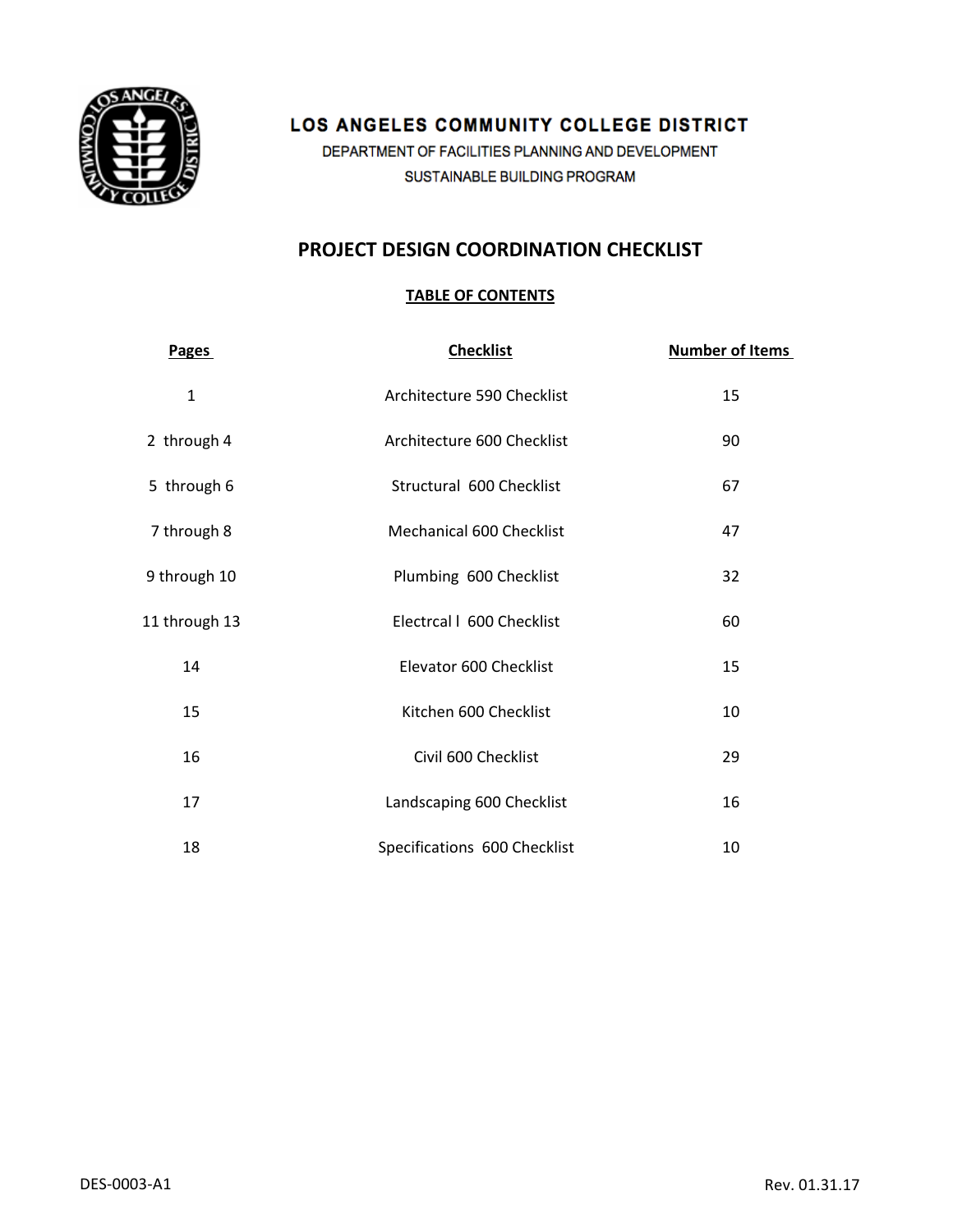

## LOS ANGELES COMMUNITY COLLEGE DISTRICT

DEPARTMENT OF FACILITIES PLANNING AND DEVELOPMENT SUSTAINABLE BUILDING PROGRAM

# PROJECT DESIGN COORDINATION CHECKLIST

# **COVER SHEET**

| College:              |                                                                                                                                                                                                                                      |
|-----------------------|--------------------------------------------------------------------------------------------------------------------------------------------------------------------------------------------------------------------------------------|
|                       |                                                                                                                                                                                                                                      |
|                       |                                                                                                                                                                                                                                      |
|                       |                                                                                                                                                                                                                                      |
| <b>Reviewer Name:</b> | Signature: <u>contract and contract and contract and contract and contract and contract and contract and contract and contract and contract and contract and contract and contract and contract and contract and contract and co</u> |

| Pages<br><b>Section</b> |                                     | <b>Date Reviewed</b> |
|-------------------------|-------------------------------------|----------------------|
|                         | <b>Architecture 590 Checklist</b>   |                      |
| 2 through 4             | <b>Architecture 600 Checklist</b>   |                      |
| 5 through 6             | <b>Structural 600 Checklist</b>     |                      |
| 7 through 8             | <b>Mechanical 600 Checklist</b>     |                      |
| 9 through 10            | <b>Plumbing 600 Checklist</b>       |                      |
| 11 through 13           | <b>Electrcal I 600 Checklist</b>    |                      |
| 14                      | <b>Elevator 600 Checklist</b>       |                      |
| 15                      | Kitchen 600 Checklist               |                      |
| 16                      | <b>Civil 600 Checklist</b>          |                      |
| 17                      | <b>Landscaping 600 Checklist</b>    |                      |
| 18                      | <b>Specifications 600 Checklist</b> |                      |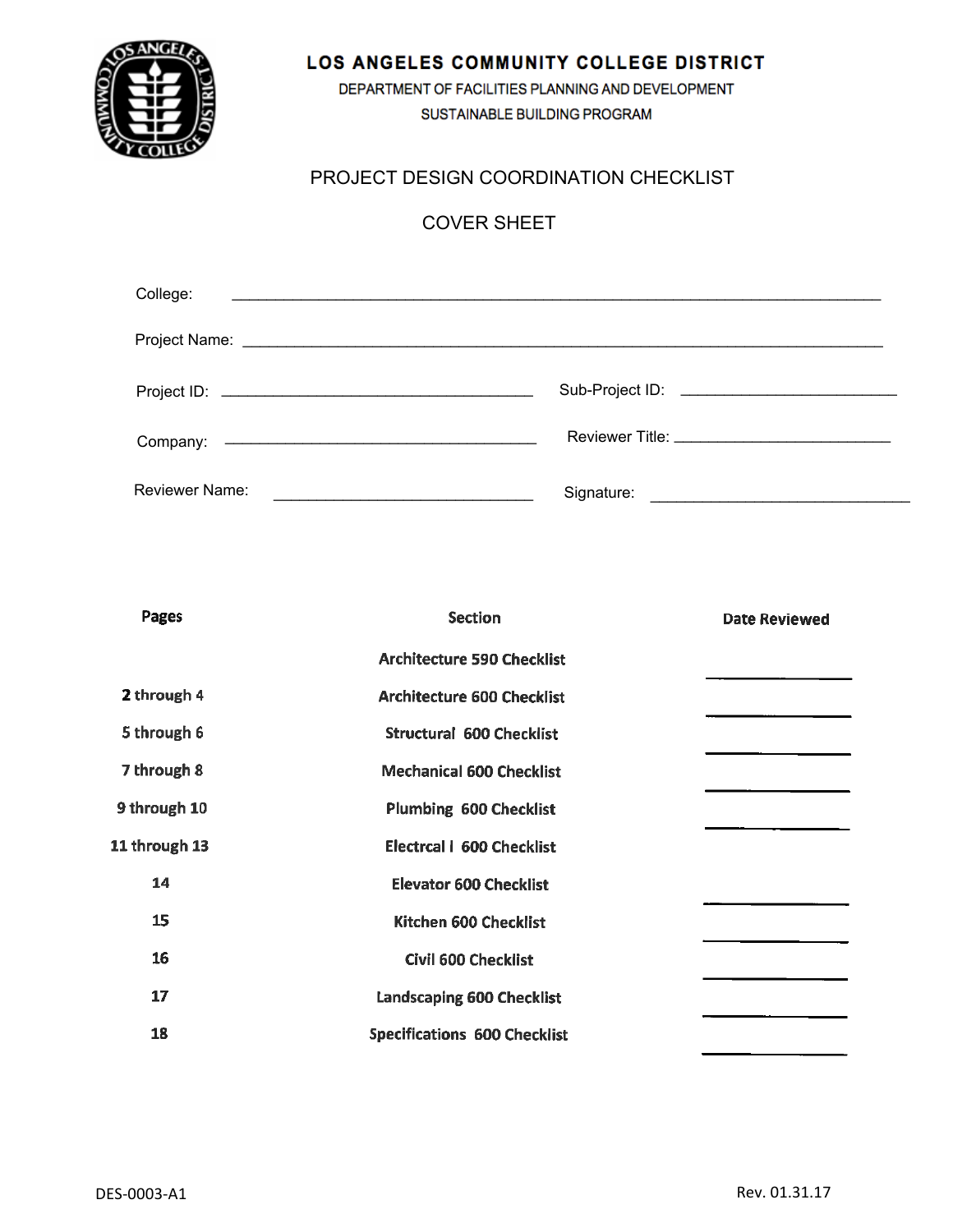|       | <b>590 PHASE CHECKLIST</b>                                                                                                                 | <b>COORDINATED</b> |            | <b>REMARKS</b> |
|-------|--------------------------------------------------------------------------------------------------------------------------------------------|--------------------|------------|----------------|
| ITEM# | <b>ARCHITECTURAL</b>                                                                                                                       |                    | YES NO N/A |                |
| 1.    | Check paths of exiting to verify fire-rated construction provided at<br>these exit paths                                                   |                    |            |                |
| 2.    | Doors for exiting swing in the direction of travel                                                                                         |                    |            |                |
| 3.    | Required rated rooms and exits are noted on the small<br>scale plans                                                                       |                    |            |                |
| 4.    | ADAf ixtures shown where required                                                                                                          |                    |            |                |
| 5.    | ADA access provided in toilet rooms                                                                                                        |                    |            |                |
| 6.    | Roof crickets shown where required                                                                                                         |                    |            |                |
| 7.    | Large scale floor plans match small scale floor plans                                                                                      |                    |            |                |
| 8.    | Large scale floor plans are consistent with each other                                                                                     |                    |            |                |
| 9.    | Extent of ceramic wall tile clearly shown in plan and<br>elevation                                                                         |                    |            |                |
| 10.   | Ceiling heights on reflected ceiling plan matches finish schedule                                                                          |                    |            |                |
| 11.   | Location of walls on reflected ceiling plan match<br>floor plans                                                                           |                    |            |                |
| 12.   | Full height walls clearly shown on reflected ceiling plan                                                                                  |                    |            |                |
| 13.   | Bottom of shafts shown and detailed                                                                                                        |                    |            |                |
| 14.   | Room finish schedule matches plans and elevations, including room<br>names, room numbers, finishes, ceiling material<br>and ceiling height |                    |            |                |
| 15.   | Door schedule matches plans and elevations including sizes, types<br>and labels                                                            |                    |            |                |
| 16.   | All exterior walls, roofs and the underside of exposed suspended<br>slabs shall have insulation                                            |                    |            |                |
| 17.   | Interior elevations consistent with floor plans                                                                                            |                    |            |                |
| 18.   | Stair risers do not exceed 7"                                                                                                              |                    |            |                |

| College:  | Project Name: |  |  |  |  |
|-----------|---------------|--|--|--|--|
| Reviewer: | Signature     |  |  |  |  |
| Company:  | Date:         |  |  |  |  |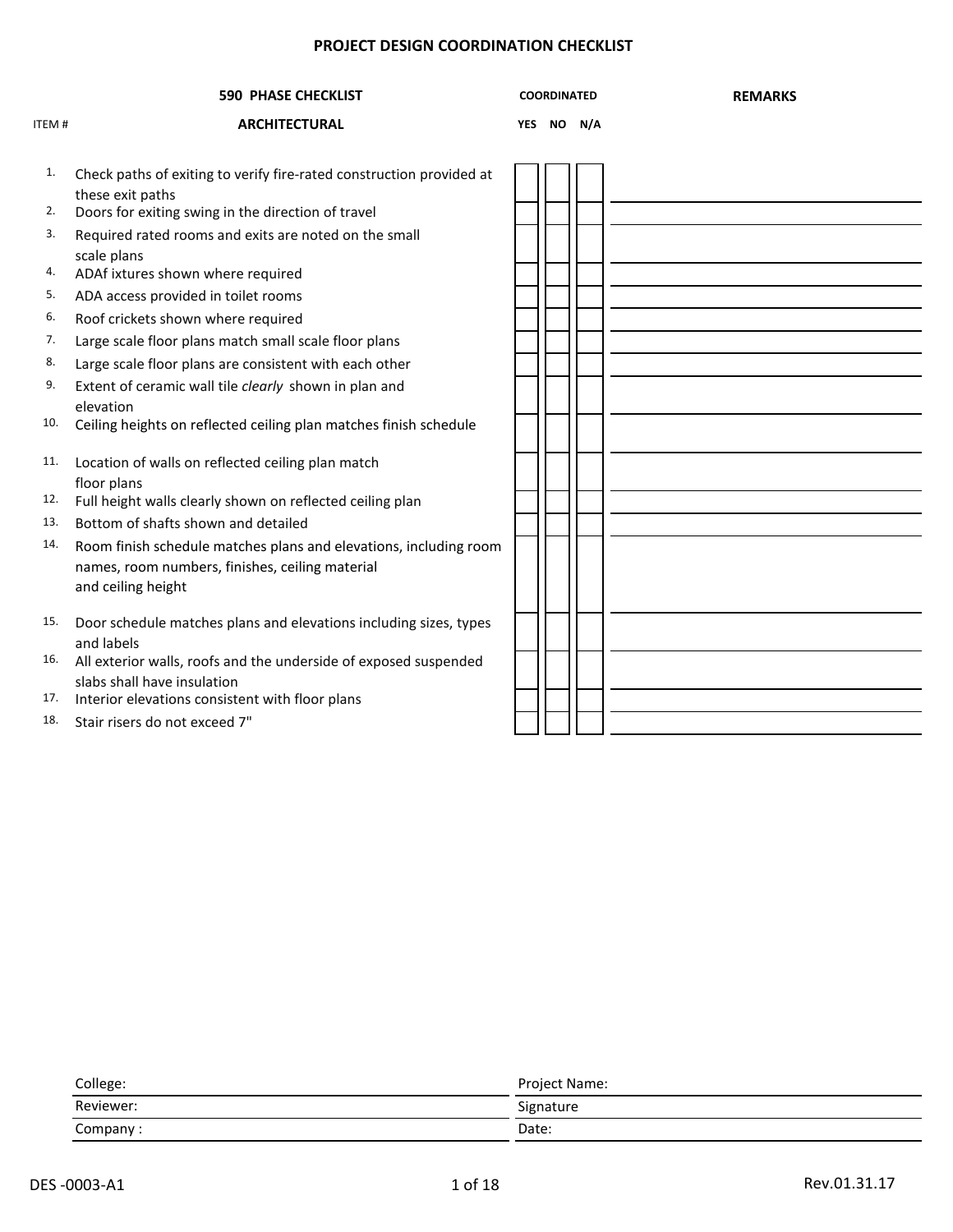|              | <b>600 PHASE CHECKLIST</b>                                                                                          | <b>COORDINATED</b> |            | <b>REMARKS</b> |
|--------------|---------------------------------------------------------------------------------------------------------------------|--------------------|------------|----------------|
| <b>ITEM#</b> | <b>ARCHITECTURAL</b>                                                                                                |                    | YES NO N/A |                |
| 1.           |                                                                                                                     |                    |            |                |
| 2.           | Property lines on survey or civil match architectural                                                               |                    |            |                |
| 3.           | Sheet titles match index                                                                                            |                    |            |                |
|              | All sheets oriented in the same direction                                                                           |                    |            |                |
| 4.<br>5.     | All floor plan sheets to have north arrow                                                                           |                    |            |                |
| 6.           | Building Is located behind set-back lines                                                                           |                    |            |                |
|              | Overall building dimensions match structural                                                                        |                    |            |                |
| 7.           | Column grid lines match structural                                                                                  |                    |            |                |
| 8.           | Column and shear wall locations match structural                                                                    |                    |            |                |
| 9.           | Column orientation match structural                                                                                 |                    |            |                |
| 10.          | Existing and new work clearly defined on site plans                                                                 |                    |            |                |
| 11.          | All interior walls located                                                                                          |                    |            |                |
| 12.          | All doors located by dimension or by typical detail                                                                 |                    |            |                |
| 13.          | Stair shafts are dimensioned and dimensions match structural                                                        |                    |            |                |
| 14.          | Elevator shafts are dimensioned and dimensions match structural                                                     |                    |            |                |
| 15.          | Mechanical plumbing shafts are dimensioned and dimensions are<br>consistent with structural and mechanical plumbing |                    |            |                |
| 16.          | Slab depressions shown match structural                                                                             |                    |            |                |
| 17.          | Sloping floors for drainage match structural and plumbing                                                           |                    |            |                |
| 18.          | Electrical panel boards located In rated walls with detail                                                          |                    |            |                |
| 19.          | Location of fire hose cabinets match plumbing                                                                       |                    |            |                |
| 20.          | Provide exit signs at each exit door and at each exit corridor change<br>of direction                               |                    |            |                |
| 21.          | Exit sign locations match electrical                                                                                |                    |            |                |
| 22.          | Doors at electrical vaults and main electrical rooms swing out of                                                   |                    |            |                |
| 23.          | these rooms and are provided with panic bars<br>Provide two exits at main electrica1rooms when electrical service   |                    |            |                |
| 24.          | exceeds 1,200 amps<br>Architectural exterior door locations match civil and landscaping                             |                    |            |                |
| 25.          | Architectural exterior door threshold elevations match civil                                                        |                    |            |                |
| 26.          | elevations<br>Elastomeric coating and floor drains provided at supply air plenums                                   |                    |            |                |
| 27.          | Verify handicap path of travel                                                                                      |                    |            |                |
| 28.          | Plumbing fixture number and location to match plumbing                                                              |                    |            |                |
| 29.          | Floor sink and floor drain locations match plumbing                                                                 |                    |            |                |
| 30.          | Check structural diagonal bracing for penetration of architectural<br>and mechanical items                          |                    |            |                |
| 31.          | Check structural diagonal bracing for penetration of space behind                                                   |                    |            |                |
| 32.          | exterior<br>Elevator guide rail tubes and counterweight tubes shown on plans                                        |                    |            |                |
|              |                                                                                                                     |                    |            |                |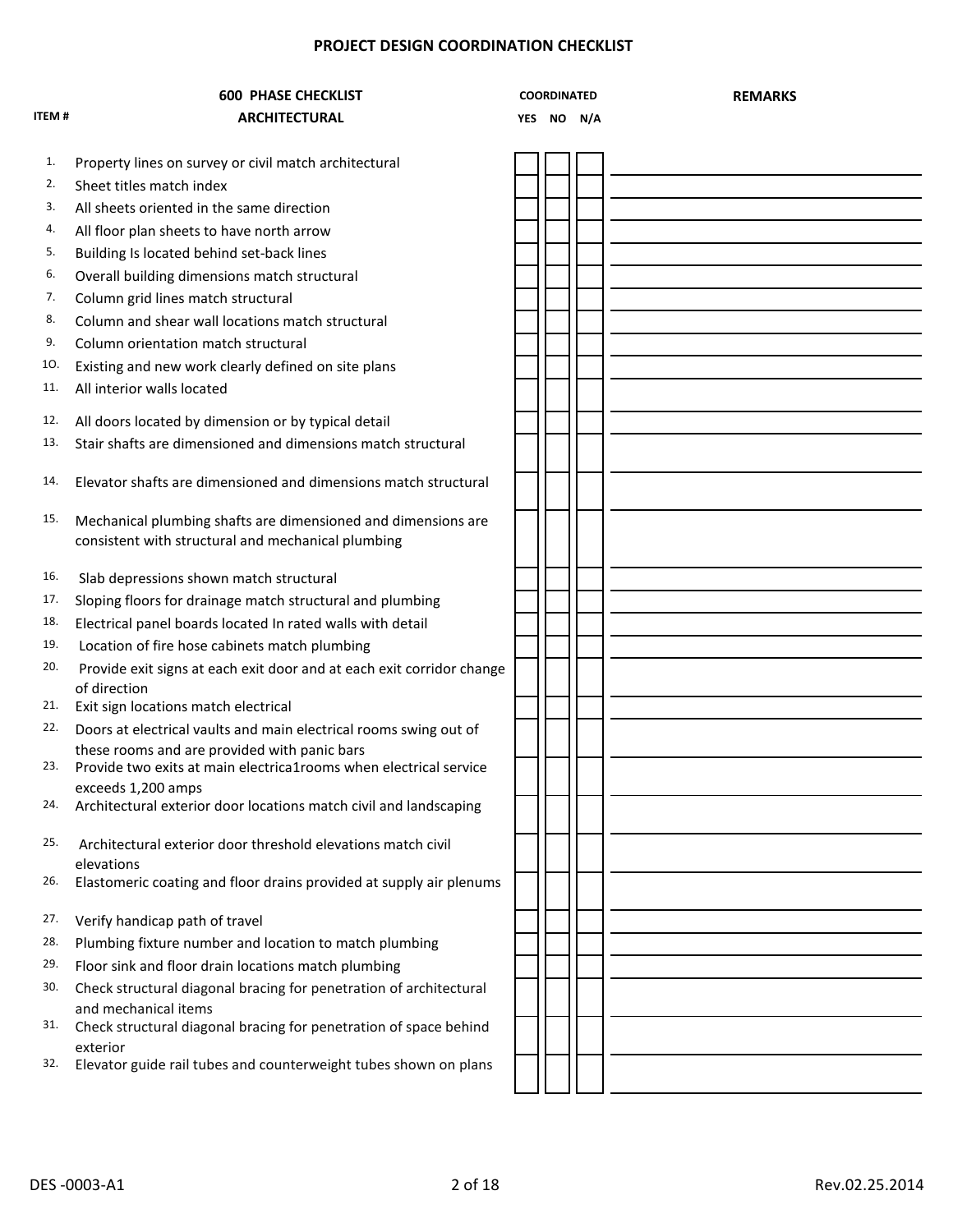|              | <b>600 PHASE CHECKLIST</b>                                                           | <b>COORDINATED</b> |            | <b>REMARKS</b> |
|--------------|--------------------------------------------------------------------------------------|--------------------|------------|----------------|
| <b>ITEM#</b> | <b>ARCHITECTURAL</b>                                                                 |                    | YES NO N/A |                |
| 33.          | Architectural equipment requiring power matches electrical                           |                    |            |                |
| 34.          | Utility service entrances (gas, water, fire, storm drain, sewer,                     |                    |            |                |
|              | telephone and electrical) do not interfere with architectural                        |                    |            |                |
| 35.          | Roof deck elevations match structural                                                |                    |            |                |
| 36.          | Fresh air intake shafts and plenums sheet metal lined                                |                    |            |                |
| 37.          | Construction of roof slopes match structural and specifications                      |                    |            |                |
| 38.          | Roof drain locations match plumbing                                                  |                    |            |                |
| 39.          | Roof drain discharges match civil                                                    |                    |            |                |
| 40.          | Roof slopes 1/4" at valley lines                                                     |                    |            |                |
| 41.          | Roof scuppers shown on elevations                                                    |                    |            |                |
| 42.          | Overflow drain through walls match plumbing                                          |                    |            |                |
| 43.          | Roof curbs detailed on either architectural or structural                            |                    |            |                |
| 44.          | Check for obstructions above top of helipad slab elevation                           |                    |            |                |
| 45.          | All roof safety tie-backs and davit sockets located                                  |                    |            |                |
| 46.          | Structural beams provided at each safety tie-back and davit socket                   |                    |            |                |
| 47.          | Floor slabs sloping to floor drains                                                  |                    |            |                |
| 48.          | Dimension strings tied to column grid lines                                          |                    |            |                |
| 49.          | Dimension strings add to correct amount at large scale plans                         |                    |            |                |
| 50.          | A clear dimension of 18" provided at pull side of each interior door                 |                    |            |                |
| 51.          | A clear dimension of 24" provided at pull site of each exterior door                 |                    |            |                |
| 52.          | Light fixture locations and diffuser locations match electrical and                  |                    |            |                |
| 53.          | mechanical<br>Accessible ceiling or ceiling access doors provided at fire damper     |                    |            |                |
| 54.          | locations<br>Elevator machine room duct and pipe enclosures shown                    |                    |            |                |
| 55.          | Electrical room duct and pipe enclosures shown                                       |                    |            |                |
| 56.          | Stair pressurization ducts, hoistway vent ducts and smoke                            |                    |            |                |
|              | evacuation ducts to be enclosed in a 2-hour enclosure                                |                    |            |                |
| 57.          | Duct enclosures match mechanical                                                     |                    |            |                |
| 58.          | Provide section at fire rated corridors                                              |                    |            |                |
| 59.          | Door hold open devices scheduled on door schedule match                              |                    |            |                |
| 60.          | electrical locations<br>High tower locks scheduled on door schedule match electrical |                    |            |                |
|              | locations                                                                            |                    |            |                |
| 61.          | Glass lights in doors should be 48" from the floor to the bottom of                  |                    |            |                |
| 62.          | the light<br>Door louver locations match mechanical                                  |                    |            |                |
| 63.          | Building elevations match plans: check roof lines, door and window                   |                    |            |                |
|              | openings, exterior light fixture and expansion joints                                |                    |            |                |
| 64.          | Wall sections match structural                                                       |                    |            |                |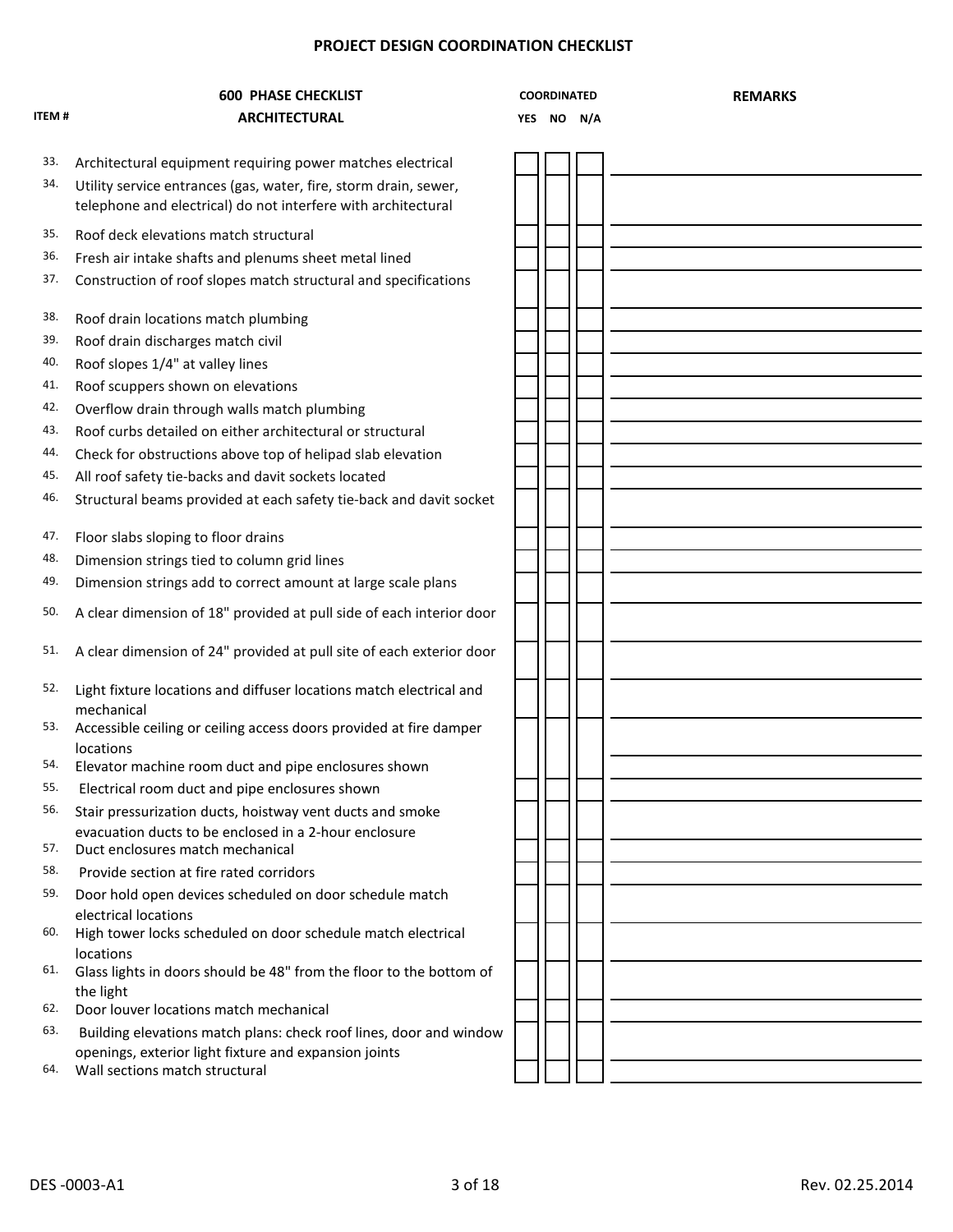|       | <b>600 PHASE CHECKLIST</b>                                                              | <b>COORDINATED</b> | <b>REMARKS</b> |
|-------|-----------------------------------------------------------------------------------------|--------------------|----------------|
| ITEM# | <b>ARCHITECTURAL</b>                                                                    | YES NO N/A         |                |
| 65.   | Waterproofing and protection board shown at all below grade walls                       |                    |                |
| 66.   | Wall sections provided at each exterior wall condition                                  |                    |                |
| 67.   | Finish floor elevations (including stair landings) match structural                     |                    |                |
| 68.   | Exterior edge of slab matches structural                                                |                    |                |
| 69.   | Size of openings for windows and doors match structural                                 |                    |                |
| 70.   | Exterior louver locations match mechanical                                              |                    |                |
| 71.   | Exterior elevations show pipes, light fixtures, louvers, electrical<br>cabinets         |                    |                |
| 72.   | Visible mechanical equipment shown on exterior elevations                               |                    |                |
| 73.   | Above grade meters shown on exterior elevations and match<br>plumbing locations         |                    |                |
| 74.   | Fire Department connection shown on exterior elevations and<br>match plumbing locations |                    |                |
| 75.   | Code required signage shown on exterior elevations                                      |                    |                |
| 76.   | Verify glass types with specifications                                                  |                    |                |
| 77.   | Location of tempered lights or tempered "knock-out" lights shown<br>in elevation        |                    |                |
| 78.   | Exposed concrete walls have finish noted on elevations or<br>specifications             |                    |                |
| 79.   | General notes and details for waterproofing coordinated with soils                      |                    |                |
| 80.   | report<br>Sloping kitchen hood ducts shown on architectural                             |                    |                |
| 81.   | Seismic joints are continuous throughout building                                       |                    |                |
| 82.   | Verify ceiling heights with room finish schedule                                        |                    |                |
| 83.   | Interior elevations of all major spaces should show visible<br>engineering items        |                    |                |
| 84.   | Partial height walls to have miscellaneous steel tubes in wall<br>anchored to slab      |                    |                |
| 85.   | Reinforcing for curbs, pads and floating slabs shown on<br>architectural                |                    |                |
| 86.   | Counter tops and cabinets deep enough for specified sinks                               |                    |                |
| 87.   | Architectural elevator shaft sections match structural and elevator                     |                    |                |
| 88.   | consultant drawings<br>Architectural stair sections match structural                    |                    |                |
| 89.   | There is a minimum clearance of 7' - 0" at the stair landing                            |                    |                |
| 90.   | There Is a minimum clearance of 6' - 8" at the stair risers                             |                    |                |
|       |                                                                                         |                    |                |

| College:  | Project Name: |  |  |  |  |
|-----------|---------------|--|--|--|--|
| Reviewer: | Signature     |  |  |  |  |
| Company:  | Date:         |  |  |  |  |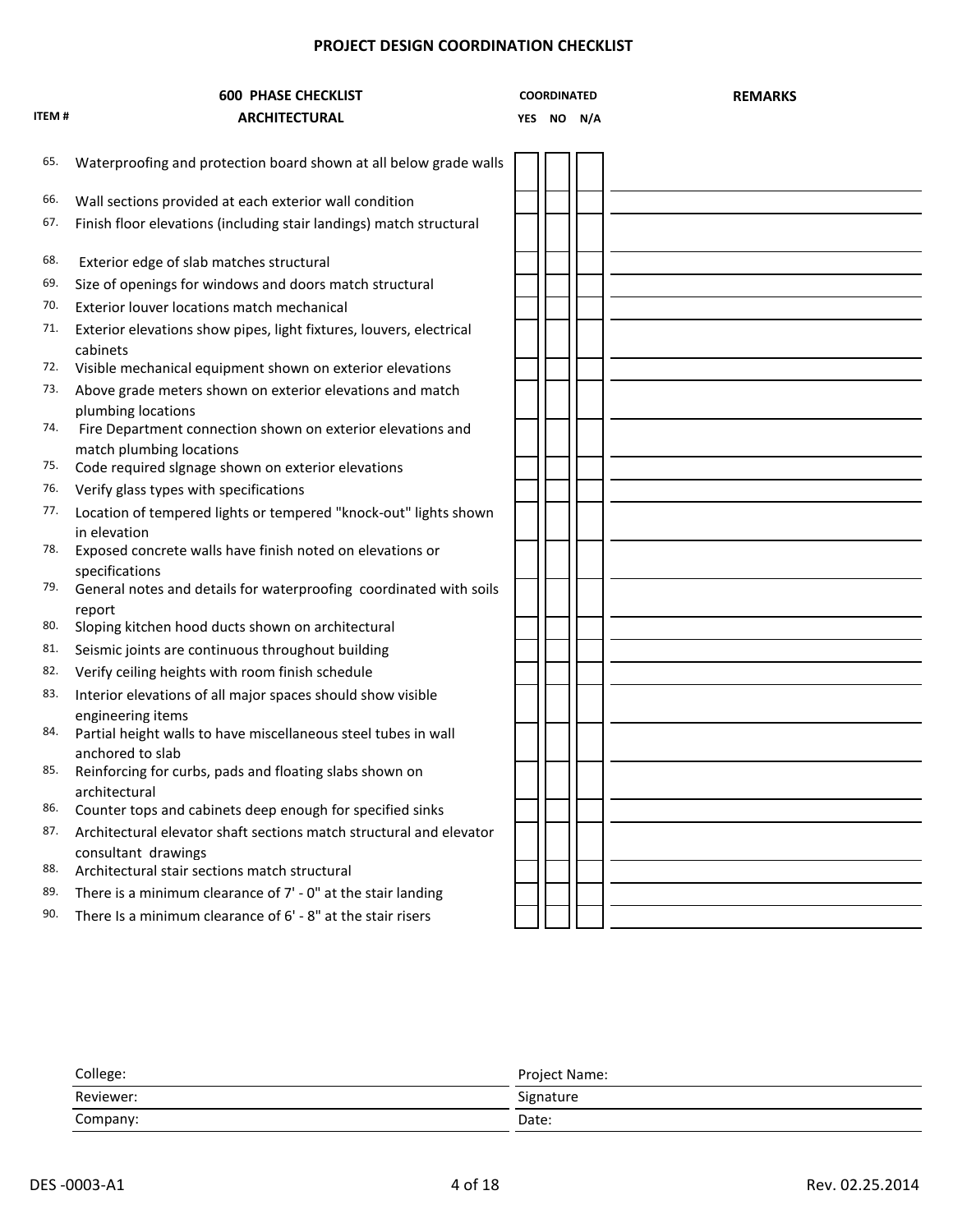|       | <b>600 PHASE CHECKLIST</b>                                                                                 |            | <b>COORDINATED</b> | <b>REMARKS</b> |
|-------|------------------------------------------------------------------------------------------------------------|------------|--------------------|----------------|
| ITEM# | <b>STRUCTURAL</b>                                                                                          | <b>YES</b> | NO N/A             |                |
|       |                                                                                                            |            |                    |                |
| 1.    | General notes agree with specifications                                                                    |            |                    |                |
| 2.    | Column grids match architectural                                                                           |            |                    |                |
| 3.    | Column locations match architectural                                                                       |            |                    |                |
| 4.    | All columns located with rectangular grid locations (no radius<br>locations)                               |            |                    |                |
| 5.    | Floor elevations match architectural and civil                                                             |            |                    |                |
| 6.    | Floor datum elevations match architectural                                                                 |            |                    |                |
| 7.    | Elevator machine room slab elevations match architectural                                                  |            |                    |                |
| 8.    | Elevator pit elevations match architectural                                                                |            |                    |                |
| 9.    | Check pit elevations .and top of footings                                                                  |            |                    |                |
| 10.   | Provide 7' - 6" clear In elevator machine rooms                                                            |            |                    |                |
| 11.   | Depressed slab locations match architectural                                                               |            |                    |                |
| 12.   | Depressed slabs are detailed                                                                               |            |                    |                |
| 13.   | Raised slab locations match architectural                                                                  |            |                    |                |
| 14.   | Raised slab locations are detailed                                                                         |            |                    |                |
| 15.   | Roof elevations to match architectural                                                                     |            |                    |                |
| 16.   | Roof slopes match architectural                                                                            |            |                    |                |
| 17.   | All footing sizes are noted and footing elevations provided                                                |            |                    |                |
| 18.   | Footing/foundation material complies with geotechnical report                                              |            |                    |                |
|       |                                                                                                            |            |                    |                |
| 19.   | Stepped footings shown on foundation plan                                                                  |            |                    |                |
| 20.   | Foundation beams are identified and listed in a schedule                                                   |            |                    |                |
| 21.   | Check location and depth of underground piping versus location                                             |            |                    |                |
| 22.   | and depth of footings<br>Check sump pit locations and depths versus location and depth of                  |            |                    |                |
| 23.   | footings<br>Check location and depth of utilities penetrating exterior walls                               |            |                    |                |
| 24.   | versus framing and footings                                                                                |            |                    |                |
| 25.   | Under slab subgrade preparation shown on plan and details                                                  |            |                    |                |
|       | Under slab subgrade preparation complies with geotechnical report                                          |            |                    |                |
| 26.   | Structural work complies with geotechnical report                                                          |            |                    |                |
| 27.   | Section through building to show over-excavation below slab and<br>footings if over-excavation is required |            |                    |                |
| 28.   | Check footings/foundations for offset conditions<br>not detailed                                           |            |                    |                |
| 29.   | Footing elevations agree with site grades shown on civil                                                   |            |                    |                |
| 30.   | Edge of slab locations match architectural                                                                 |            |                    |                |
| 31.   | Edge of slab-on grade detail matches architectural                                                         |            |                    |                |
| 32.   | Construction joint and control joint layout shown on the slab-on-<br>grade                                 |            |                    |                |
| 33.   | All columns listed in column schedule                                                                      |            |                    |                |
| 34.   | Column schedule lists correct length opt each column                                                       |            |                    |                |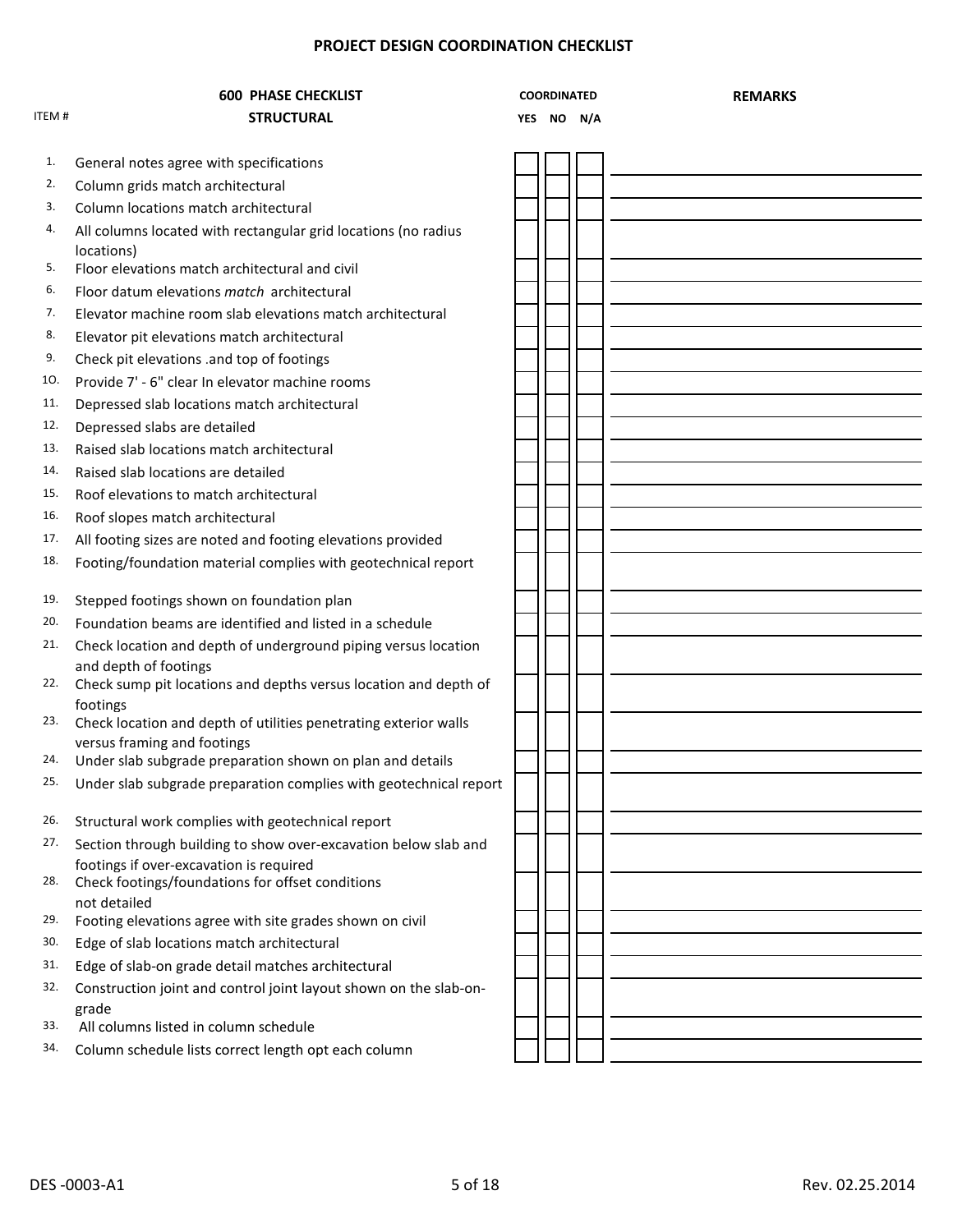|       | <b>600 PHASE CHECKLIST</b>                                                                                                      | <b>COORDINATED</b> | <b>REMARKS</b> |
|-------|---------------------------------------------------------------------------------------------------------------------------------|--------------------|----------------|
| ITEM# | <b>STRUCTURAL</b>                                                                                                               | YES NO N/A         |                |
|       |                                                                                                                                 |                    |                |
| 35.   | Verify column sizes on frame elevations                                                                                         |                    |                |
| 36.   | Concrete column encasements match architectural                                                                                 |                    |                |
| 37.   | Structural steel reinforced concrete Interfaces to be checked for                                                               |                    |                |
| 38.   | rebar clearance                                                                                                                 |                    |                |
| 39.   | All beams listed on the beam schedule<br>Each steel beam has size shown                                                         |                    |                |
| 40.   | Each concrete beam has a scheduled beam type                                                                                    |                    |                |
| 41.   | All beams are located in plan                                                                                                   |                    |                |
| 42.   |                                                                                                                                 |                    |                |
| 43.   | Top of beams framing into each other shall match                                                                                |                    |                |
|       | Bottom of floor framing beams shall be above bottom of girders                                                                  |                    |                |
| 44.   | Beam sleeves shown in concrete beams                                                                                            |                    |                |
| 45.   | Beam pipe penetrations shown in steel beams                                                                                     |                    |                |
| 46.   | Beam duct penetrations shown in steel beams                                                                                     |                    |                |
| 47.   | Shear studs noted on beams where required                                                                                       |                    |                |
| 48.   | Indicate camber where required in floor and roof beams                                                                          |                    |                |
| 49.   | Slab openings dimensioned                                                                                                       |                    |                |
| 50.   | Slab openings match architectural                                                                                               |                    |                |
| 51.   | Slab openings for electrical bus risers shown                                                                                   |                    |                |
| 52.   | There is a minimum clearance of 7-0" at stair landings                                                                          |                    |                |
| 53.   | Expansion joint locations match architectural                                                                                   |                    |                |
| 54.   | In concrete slabs, all slab openings should have reinforcing shown                                                              |                    |                |
|       |                                                                                                                                 |                    |                |
| 55.   | Required elevator guide rails supports shown                                                                                    |                    |                |
| 56.   | Required elevator counterweight rail supports shown                                                                             |                    |                |
| 57.   | Show door and duct openings in concrete shear walls                                                                             |                    |                |
| 58.   | Concrete reinforcing clearly shown at arched openings                                                                           |                    |                |
| 59.   | Roof openings match architectural and mechanical                                                                                |                    |                |
| 60.   | Roof framing at stairs provided to hang stair landing hanger rods                                                               |                    |                |
| 61.   | Bracing of bottom beams flanges at precast panels shown                                                                         |                    |                |
| 62.   | Roof tie down locations match architectural (lateral bracing at                                                                 |                    |                |
|       | bottom beam flanges may be required)                                                                                            |                    |                |
| 63.   | Davit socket locations match architectural                                                                                      |                    |                |
| 64.   | Mechanical/housekeeping pads shown on structural or architectural                                                               |                    |                |
| 65.   |                                                                                                                                 |                    |                |
| 66.   | Rebar splice lengths are defined in feet and Inches                                                                             |                    |                |
|       | Special structural details (x-bracing, beam bracing, outriggers) do<br>not conflict with architectural, plumbing or mechanical) |                    |                |
|       |                                                                                                                                 |                    |                |
| 67.   | Site retaining walls shown on structural, civil or landscaping                                                                  |                    |                |
|       |                                                                                                                                 |                    |                |
|       |                                                                                                                                 |                    |                |
|       | مودالوه                                                                                                                         | Droiaet Name       |                |

| College   | Project Name:    |  |  |  |  |
|-----------|------------------|--|--|--|--|
| Reviewer: | --<br>Signature: |  |  |  |  |
| Company:  | Date:            |  |  |  |  |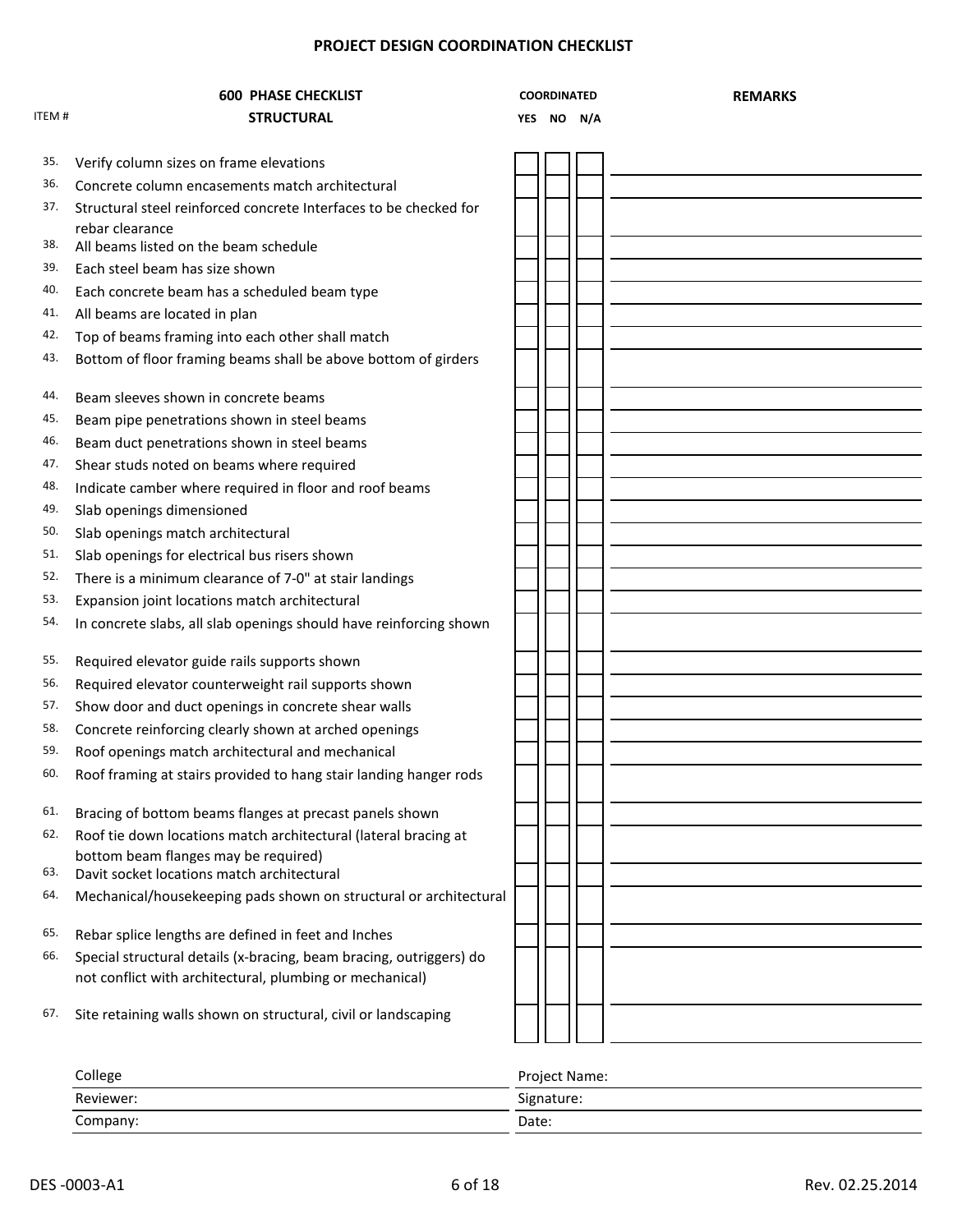|       | <b>600 PHASE CHECKLIST</b>                                                                             | <b>COORDINATED</b> |  |  | <b>REMARKS</b> |
|-------|--------------------------------------------------------------------------------------------------------|--------------------|--|--|----------------|
| ITEM# | <b>MECHANICAL</b>                                                                                      | YES NO N/A         |  |  |                |
|       |                                                                                                        |                    |  |  |                |
| 1.    | Mechanical room plans match architectural plans                                                        |                    |  |  |                |
| 2.    | Mechanical roof plan matches architectural roof plan                                                   |                    |  |  |                |
| 3.    | Mechanical roof openings match structural roof openings                                                |                    |  |  |                |
| 4.    | Mechanical equipment locations match structural                                                        |                    |  |  |                |
| 5.    | Building skin and glazing materials match Title 24 calculations<br>(including IDM, BIM/REVIT)          |                    |  |  |                |
| 6.    | All equipment shown on schedules                                                                       |                    |  |  |                |
| 7.    | All equipment shown on schedules also shown on plans                                                   |                    |  |  |                |
| 8.    | Control air compressors scheduled with wiring and control diagrams                                     |                    |  |  |                |
| 9.    | Ceiling diffusers and grilles match architectural reflected ceiling plan<br>(including BIM/REVIT)      |                    |  |  |                |
| 10.   | Check beam/duct clearances above ceiling                                                               |                    |  |  |                |
| 11.   | Check beam clearances above ceiling at underside of roof taking                                        |                    |  |  |                |
| 12.   | into account sloping roof structure<br>Trace major ducts to determine interference with architectural, |                    |  |  |                |
|       | structural and plumbing (including BIM/REVIT)                                                          |                    |  |  |                |
| 13.   | At distribution loops the bottom of the duct insulation should be 6"                                   |                    |  |  |                |
| 14.   | above the proposed ceiling line<br>Ducts in shafts are sized to fit into the architectural shafts      |                    |  |  |                |
| 15.   | Supply air intake openings shown on architectural                                                      |                    |  |  |                |
| 16.   | Exhaust air openings shown on architectural                                                            |                    |  |  |                |
| 17.   | Ventilation CFM's for smoke evacuation are shown on the drawings                                       |                    |  |  |                |
|       |                                                                                                        |                    |  |  |                |
| 18.   | Dampers located in all fire walls and rated ceilings                                                   |                    |  |  |                |
| 19.   | Combustion air provided for fuel burning equipment (generators,                                        |                    |  |  |                |
|       | furnaces, boilers, water heaters)                                                                      |                    |  |  |                |
| 20.   | Mechanical equipment power requirements match electrical                                               |                    |  |  |                |
| 21.   | Ducts and piping should not run through electrical rooms or                                            |                    |  |  |                |
| 22.   | elevator machine rooms (including BIM/REVIT)<br>Location of halon dampers matches electrical           |                    |  |  |                |
| 23.   | Elevator hoistway venting to match architectural                                                       |                    |  |  |                |
| 24.   | Make-up air provided for boilers and water heaters                                                     |                    |  |  |                |
| 25.   | Emergency generator room adequately ventilated                                                         |                    |  |  |                |
| 26.   | Elevator hoistway vent to be sheet metal lined                                                         |                    |  |  |                |
| 27.   | AJC for elevator machine rooms to be located outside of the                                            |                    |  |  |                |
| 28.   | machine rooms                                                                                          |                    |  |  |                |
|       | Mechanical housekeeping pads shown and detailed on architectural<br>or structural                      |                    |  |  |                |
| 29.   | Extent of sound attenuation to be reasonable for the occupancy                                         |                    |  |  |                |
| 30.   | Each room has supply and return/exhaust air (including BIM/REVIT)                                      |                    |  |  |                |
| 31.   | Verify VAV zones based upon occupancy of spaces (including<br><b>BIM/REVIT)</b>                        |                    |  |  |                |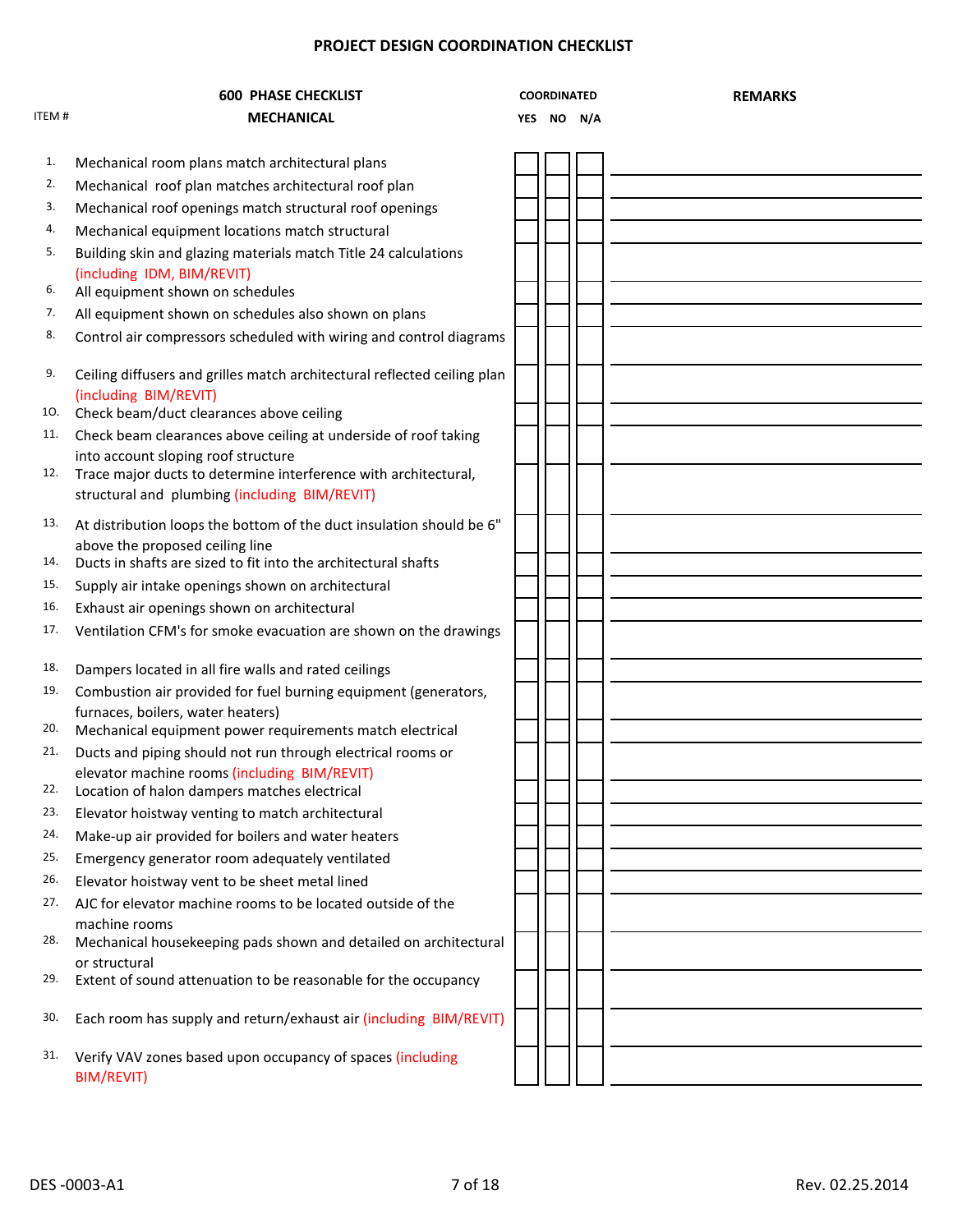|              | <b>600 PHASE CHECKLIST</b>                                                         | <b>COORDINATED</b> |        |  | <b>REMARKS</b> |
|--------------|------------------------------------------------------------------------------------|--------------------|--------|--|----------------|
| <b>ITEM#</b> | <b>MECHANICAL</b>                                                                  | <b>YES</b>         | NO N/A |  |                |
| 32.          | Return air wall openings provided at an full height walls                          |                    |        |  |                |
| 33.          | Thermostats are not located on glass walls or windows                              |                    |        |  |                |
| 34.          | Architectural door louvers provided where shown on mechanical                      |                    |        |  |                |
| 35.          | The CFM required from each VAV box does not exceed the VAV box<br>capacity         |                    |        |  |                |
| 36.          | The mechanical plans match the control drawing systems schematic                   |                    |        |  |                |
| 37.          | Kitchen equipment connections match kitchen drawings                               |                    |        |  |                |
| 38.          | Sloping hood exhaust ducts shown                                                   |                    |        |  |                |
| 39.          | Provide make-up air for kitchen exhaust hoods                                      |                    |        |  |                |
| 40.          | Fire/life safety sequence Included in drawing set                                  |                    |        |  |                |
| 41.          | EMCU and EMS panels located in plan                                                |                    |        |  |                |
| 42.          | Duct lining is clearly shown                                                       |                    |        |  |                |
| 43.          | Heat gain In elevator machine rooms has been defined by the<br>elevator consultant |                    |        |  |                |
| 44.          | All heat producing equipment Is located and identified                             |                    |        |  |                |
| 45.          | Supply and return piping provided at remote condensers                             |                    |        |  |                |
| 46.          | Drain line provided from fan coil units and packaged A/C units                     |                    |        |  |                |
| 47.          | Outside air plenums are sheet metal lined                                          |                    |        |  |                |

| College:                                                                                  | Project Name: |
|-------------------------------------------------------------------------------------------|---------------|
| Reviewer:                                                                                 | Signature:    |
| Company<br>and the control of the control of the control of the control of the control of | Date:         |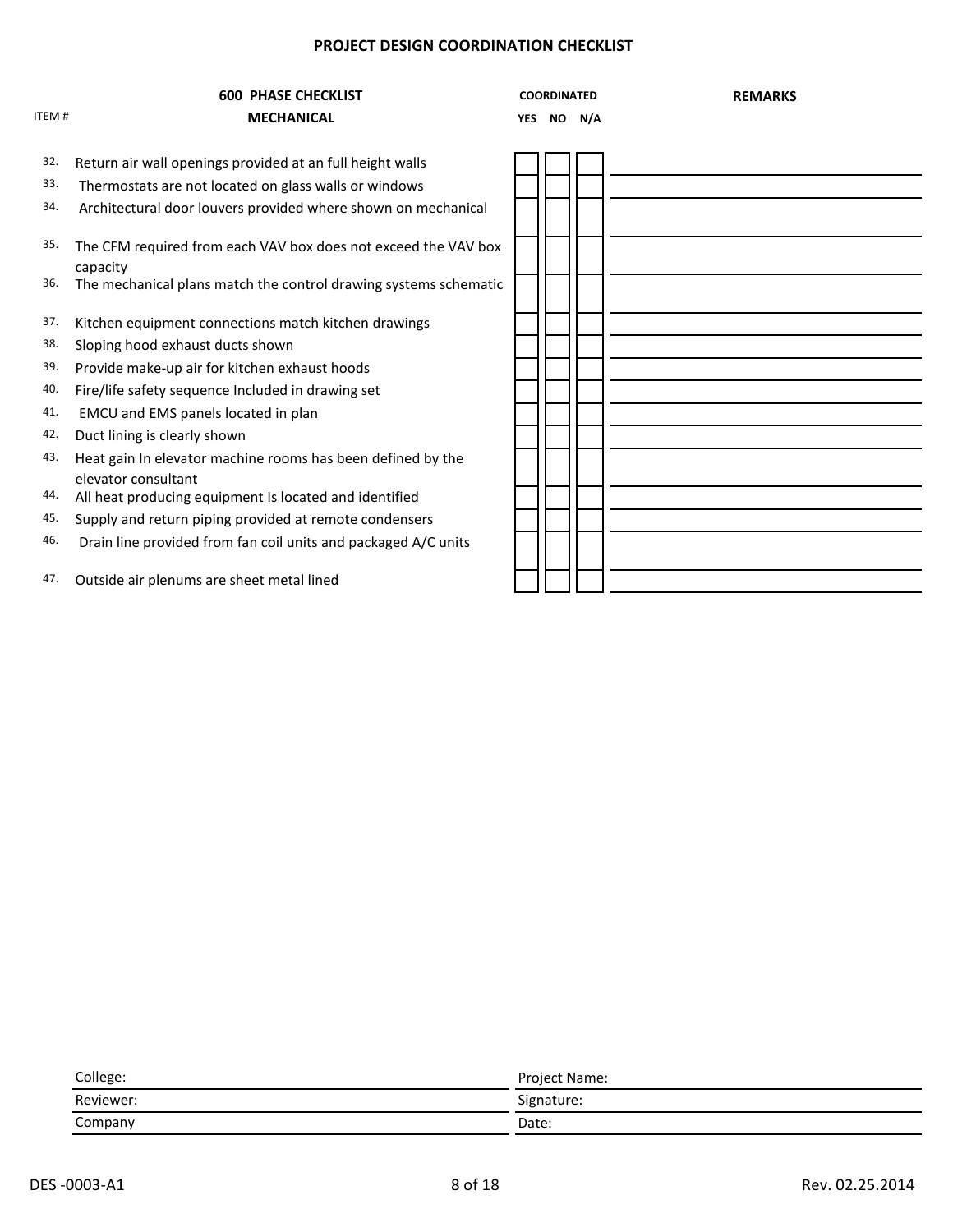|       | <b>600 PHASE CHECKLIST</b>                                                                                                   | <b>COORDINATED</b> |            | <b>REMARKS</b> |  |
|-------|------------------------------------------------------------------------------------------------------------------------------|--------------------|------------|----------------|--|
| ITEM# | <b>PLUMBING</b>                                                                                                              |                    | YES NO N/A |                |  |
|       |                                                                                                                              |                    |            |                |  |
| 1.    | Plumbing fixture locations match architectural<br>(including BIM/REVIT)                                                      |                    |            |                |  |
| 2.    | Location and type of fire department connection matches<br>architectural                                                     |                    |            |                |  |
| 3.    | Roof drain locations match architectural                                                                                     |                    |            |                |  |
| 4.    | Plumbing utility plan locations and elevations match civil                                                                   |                    |            |                |  |
| 5.    | Trace large plumbing lines to determine interferences with<br>architectural, structural and mechanical (including BIM/REVIT) |                    |            |                |  |
| 6.    | Required beam penetrations are located in plan and elevation on<br>structural                                                |                    |            |                |  |
| 7.    | Verify plumbing riser locations In relation to floor beams                                                                   |                    |            |                |  |
| 8.    | Locate underground piping in plan and elevation In relation to the<br>footings                                               |                    |            |                |  |
| 9.    | Foundation/under slab drainage matches civil and geotechnical<br>report                                                      |                    |            |                |  |
| 10.   | Locate floor drains, floor sinks and sump pits In relation to footings                                                       |                    |            |                |  |
| 11.   | Location of site sump pumps matches civil                                                                                    |                    |            |                |  |
| 12.   | Piping should avoid electrical rooms and elevator machine rooms                                                              |                    |            |                |  |
| 13.   | Sufficient clear spaces provided at plumbing chases for pipes and<br>carriers                                                |                    |            |                |  |
| 14.   | Plumbing electrical requirements match electrical                                                                            |                    |            |                |  |
| 15.   | Architectural plumbing chases are provided for plumbing risers                                                               |                    |            |                |  |
| 16.   | Fire hose cabinet locations match architectural                                                                              |                    |            |                |  |
| 17.   | Floor sinks provided for mechanical equipment                                                                                |                    |            |                |  |
| 18.   | Provide make-up water line with backflow device for cooling towers                                                           |                    |            |                |  |
| 19.   | Provide floor sink at each cooling coil bank                                                                                 |                    |            |                |  |
| 20.   | Coordinate location of above ground site valves and backflow<br>preventers with civil and landscaping (including BIM/REVIT)  |                    |            |                |  |
| 21.   | Heating hot water systems will provide hot water within a<br>reasonable time                                                 |                    |            |                |  |
| 22.   | Plumbing flow switch/tamper switch locations match electrical<br>plans and fire/life safety riser                            |                    |            |                |  |
| 23.   | Exterior horizontal mechanical openings in slabs and roofs have<br>drain and storm drain piping                              |                    |            |                |  |
| 24.   | Emergency generator muffler and exhaust piping is shown                                                                      |                    |            |                |  |
| 25.   | Storage tanks coordinated with structural                                                                                    |                    |            |                |  |
| 26.   | Fire protection tank coordinated with structural                                                                             |                    |            |                |  |
| 27.   | Verify underground fuel tanks are double-walled with a leak<br>detection system                                              |                    |            |                |  |
| 28.   | Irrigation point of connection matches landscape drawings                                                                    |                    |            |                |  |
| 29.   | Provide trap primers for floor drains and floor sinks                                                                        |                    |            |                |  |
| 30.   | Provide plumbing connections as shown on the kitchen drawings                                                                |                    |            |                |  |
|       |                                                                                                                              |                    |            |                |  |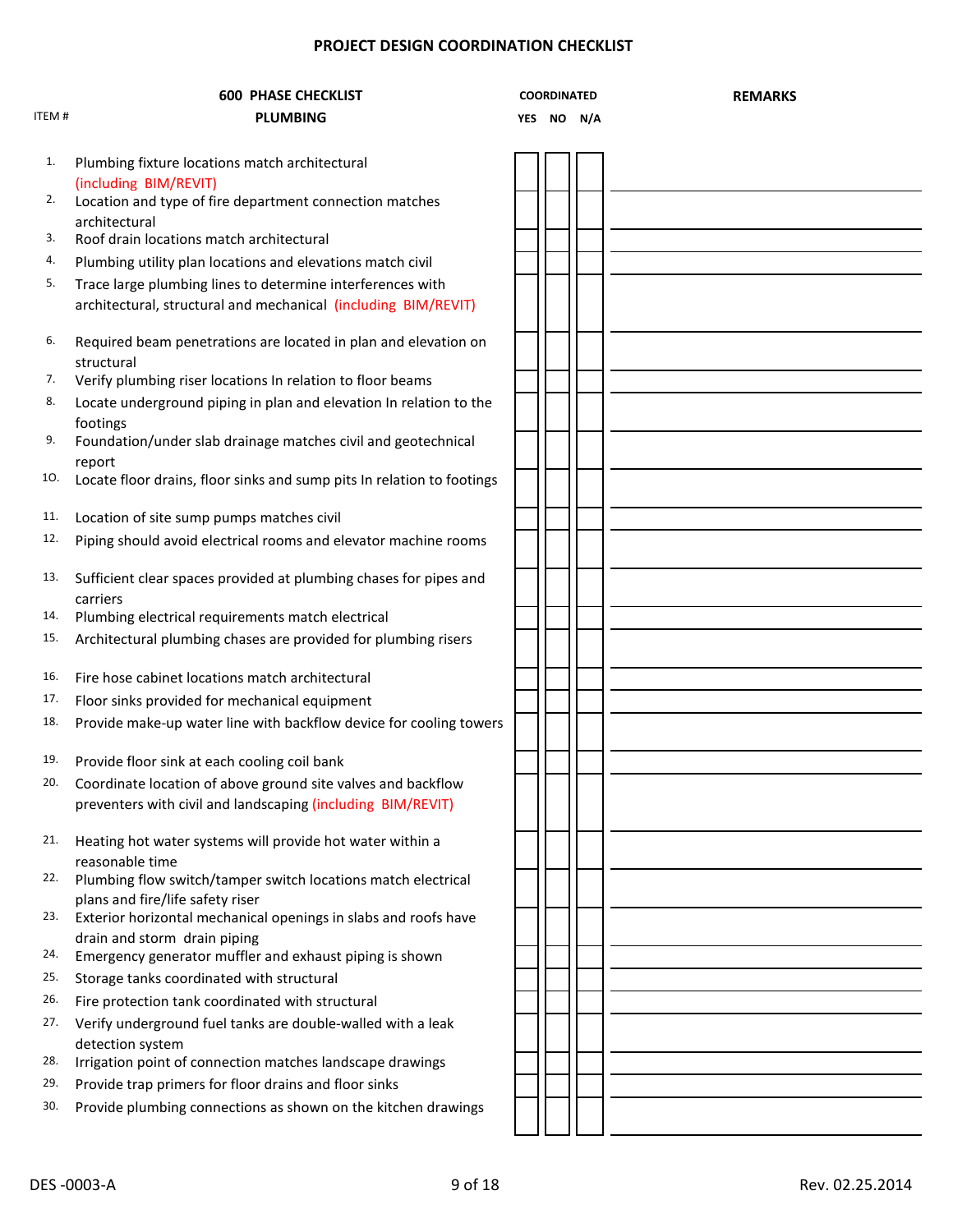|            | <b>600 PHASE CHECKLIST</b>                                                             | <b>COORDINATED</b><br><b>REMARKS</b> |
|------------|----------------------------------------------------------------------------------------|--------------------------------------|
| ITEM #     | <b>PLUMBING</b>                                                                        | YES NO N/A                           |
| 31.<br>32. | Provide fire protection for kitchen hoods<br>Provide grease trap for kitchen equipment |                                      |

| College:  | Project Name: |
|-----------|---------------|
| Reviewer: | Signature:    |
| Company:  | Date:         |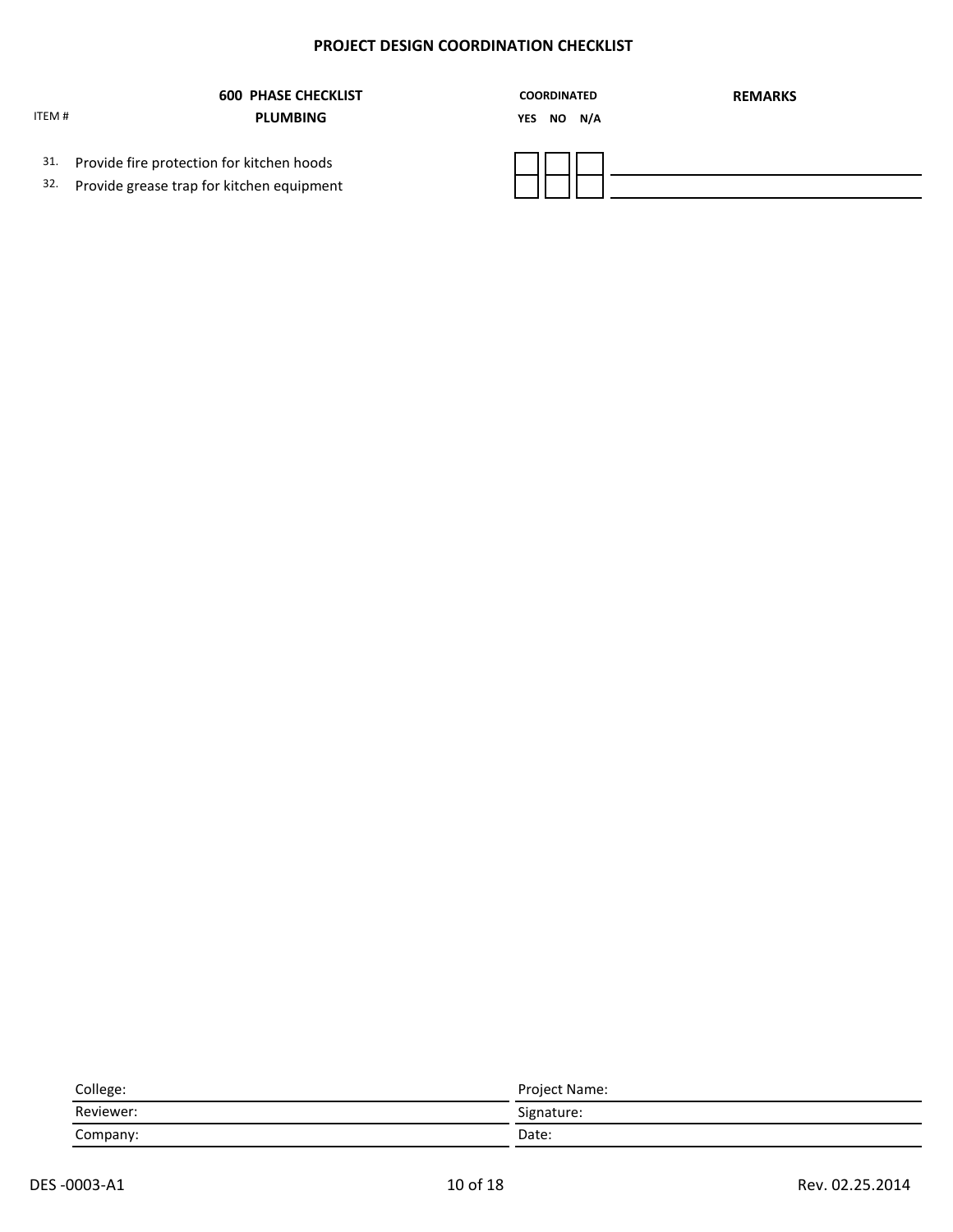|       | <b>600 PHASE CHECKLIST</b>                                                                                                | <b>COORDINATED</b> |  |            | <b>REMARKS</b> |
|-------|---------------------------------------------------------------------------------------------------------------------------|--------------------|--|------------|----------------|
| ITEM# | <b>ELECTRICAL</b>                                                                                                         |                    |  | YES NO N/A |                |
| 1.    | Main electrical room has sufficient space for electrical and<br>transformers (room & equipment drawn to scale) switchgear |                    |  |            |                |
| 2.    | Each electrical room has sufficient space for panels and<br>transformers (room and equipment drawn to scale)              |                    |  |            |                |
| 3.    | Housekeeping pads shown on architectural or structural                                                                    |                    |  |            |                |
| 4.    | Emergency generator room sized for largest generator model                                                                |                    |  |            |                |
| 5.    | Electrical switchgear, transformers and panels have minimum<br>required clearances                                        |                    |  |            |                |
| 6.    | Panel boards not in electrical rooms match architectural locations                                                        |                    |  |            |                |
| 7.    | Location of equipment on electrical matches mechanical and<br>plumbing                                                    |                    |  |            |                |
| 8.    | Sufficient spare capacity provided at main switchgear, motor                                                              |                    |  |            |                |
| 9.    | control centers and emergency generators<br>Check location of vertical bus risers with location of structural             |                    |  |            |                |
| 10.   | beams<br>Slab openings for bus risers match structural locations                                                          |                    |  |            |                |
| 11.   | Does architectural have equipment that requires power?                                                                    |                    |  |            |                |
| 12.   | Power for architectural equipment matches architectural                                                                   |                    |  |            |                |
| 13.   | Power for mechanical equipment matches mechanical power<br>requirements                                                   |                    |  |            |                |
| 14.   | Power for plumbing equipment matches plumbing power<br>requirements                                                       |                    |  |            |                |
| 15.   | Location of light fixtures match architectural ceiling plan                                                               |                    |  |            |                |
| 16.   | All wall mounted lights have mounting height shown                                                                        |                    |  |            |                |
| 17.   | All wall mounted lights are above or beyond door swings                                                                   |                    |  |            |                |
| 18.   | Verify emergency lighting provided where required                                                                         |                    |  |            |                |
| 19.   | All pendant (or chain) mounted lights have mounting height shown                                                          |                    |  |            |                |
| 20.   | Disconnect switches provided for all mechanical, plumbing and<br>elevator equipment                                       |                    |  |            |                |
| 21.   | Fire/life safety riser to show connection to fans and other<br>mechanical/plumbing equipment required to be controlled    |                    |  |            |                |
| 22.   | Fire/life safety riser to show connection to elevator equipment                                                           |                    |  |            |                |
| 23.   | Fire alarm control panel is connected to emergency power or has a<br>battery pack                                         |                    |  |            |                |
| 24.   | Provide life/safety speakers in mechanical, electrical, and fan rooms                                                     |                    |  |            |                |
| 25.   | Fire control provided at kitchen hood exhaust ducts                                                                       |                    |  |            |                |
| 26.   | Duct smoke detector quantity and location match mechanical                                                                |                    |  |            |                |
| 27.   | Receptacles not located in glass walls, windows or behind<br>equipment                                                    |                    |  |            |                |
| 28.   | Floor mounted receptacles to be dimensioned from grid lines or<br>face of walls.                                          |                    |  |            |                |
| 29.   | Floor mounted receptacles to match architectural locations                                                                |                    |  |            |                |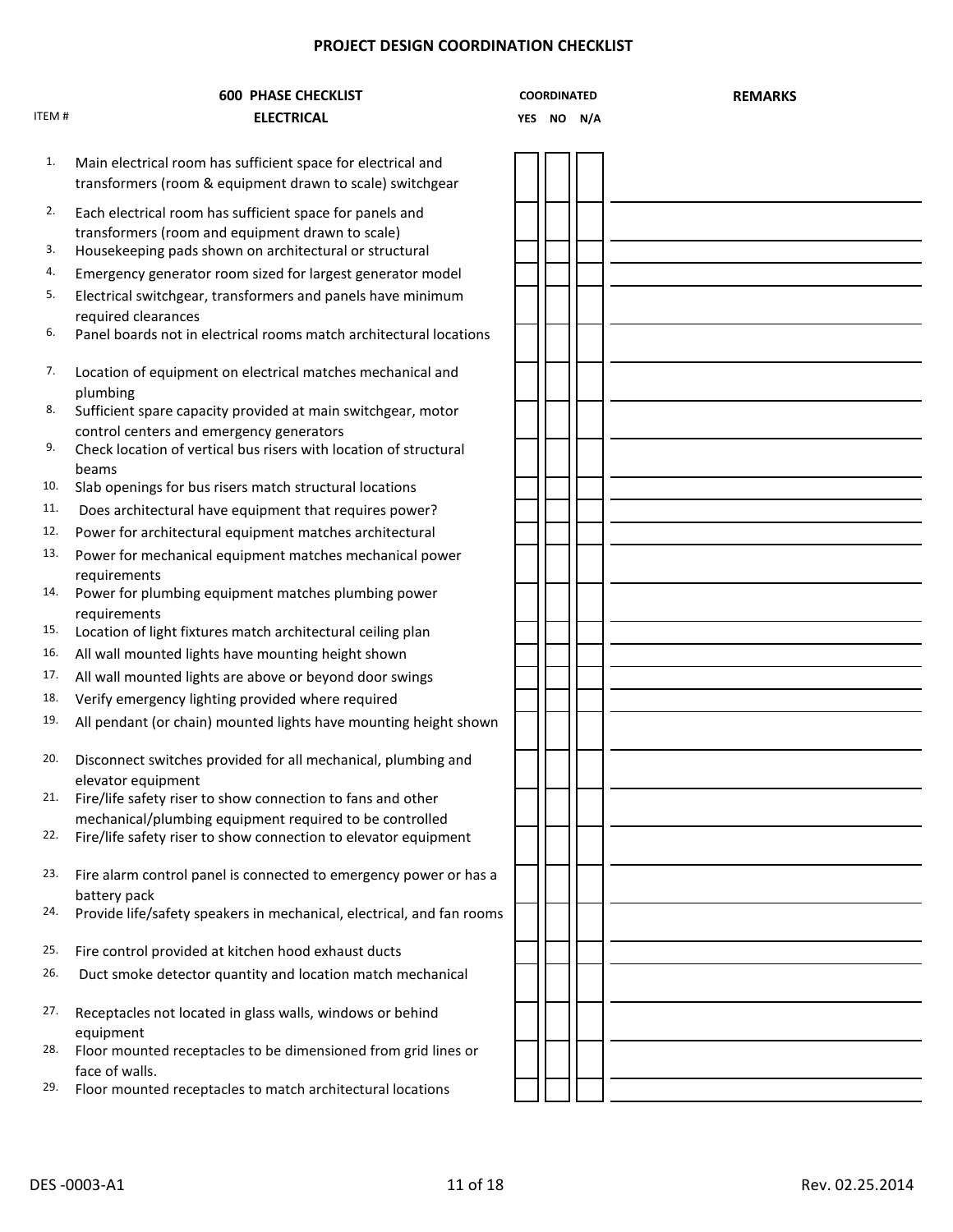|       | <b>600 PHASE CHECKLIST</b>                                                                             | <b>COORDINATED</b> |            |  | <b>REMARKS</b> |
|-------|--------------------------------------------------------------------------------------------------------|--------------------|------------|--|----------------|
| ITEM# | <b>ELECTRICAL</b>                                                                                      |                    | YES NO N/A |  |                |
| 30.   | Variable frequency drives required by mechanical or plumbing being<br>supplied by electrical           |                    |            |  |                |
| 31.   | Tamper switch provided at site pressure indicating valves                                              |                    |            |  |                |
| 32.   | Telephone conduit provided from group controller to telephone<br>room                                  |                    |            |  |                |
| 33.   | Additional disconnect switches at elevator machine rooms were<br>required                              |                    |            |  |                |
| 34.   | Conduit provided from elevator shafts to fire control room                                             |                    |            |  |                |
| 35.   | Power provided to each EMS panel                                                                       |                    |            |  |                |
| 36.   | Power to kitchen equipment is provided per the kitchen drawings                                        |                    |            |  |                |
| 37.   | Hanging transformer details shown on architectural                                                     |                    |            |  |                |
| 38.   | Light switches not located in glass walls, windows or behind<br>equipment                              |                    |            |  |                |
| 39.   | Locate in plan site vaults, transformer pads and duct banks                                            |                    |            |  |                |
| 40.   | Locations of underground vaults, manholes and duct banks do not<br>interfere with civil site utilities |                    |            |  |                |
| 41.   | Location of site light fixtures matches civil and landscaping                                          |                    |            |  |                |
| 42.   | Light pole footing detail shown on electrical drawings                                                 |                    |            |  |                |
| 43.   | Provide power for irrigation controllers                                                               |                    |            |  |                |
| 44.   | All exterior lighting controlled by one time clock or one photo cell                                   |                    |            |  |                |
| 45.   | Exterior light fixtures to be located in plan and elevation                                            |                    |            |  |                |
| 46.   | Lights in fountains and pools must have junction boxes above the<br>water level                        |                    |            |  |                |
| 47.   | Provide lighting on emergency power between the building exits<br>and the property line                |                    |            |  |                |
| 48.   | Each light fixture has a type noted                                                                    |                    |            |  |                |
| 49.   | Each fixture type has been coordinated with the ceiling type<br>(gypsum board, T-bar. fine line)       |                    |            |  |                |
| 50.   | Sufficient lighting provided in elevator machine rooms                                                 |                    |            |  |                |
| 51.   | Provide lights in mechanical enclosures and inside air handlers                                        |                    |            |  |                |
| 52.   | Provide emergency lighting in each elevator machine room                                               |                    |            |  |                |
| 53.   | Check visibility of each exit sign                                                                     |                    |            |  |                |
| 54.   | Provide a security riser if there is security in the project                                           |                    |            |  |                |
| 55.   | Where there is door security hardware has electrical provided a                                        |                    |            |  |                |
|       | door elevation showing conduit and location of each security item?                                     |                    |            |  |                |
| 56.   | Halon system schematic provided                                                                        |                    |            |  |                |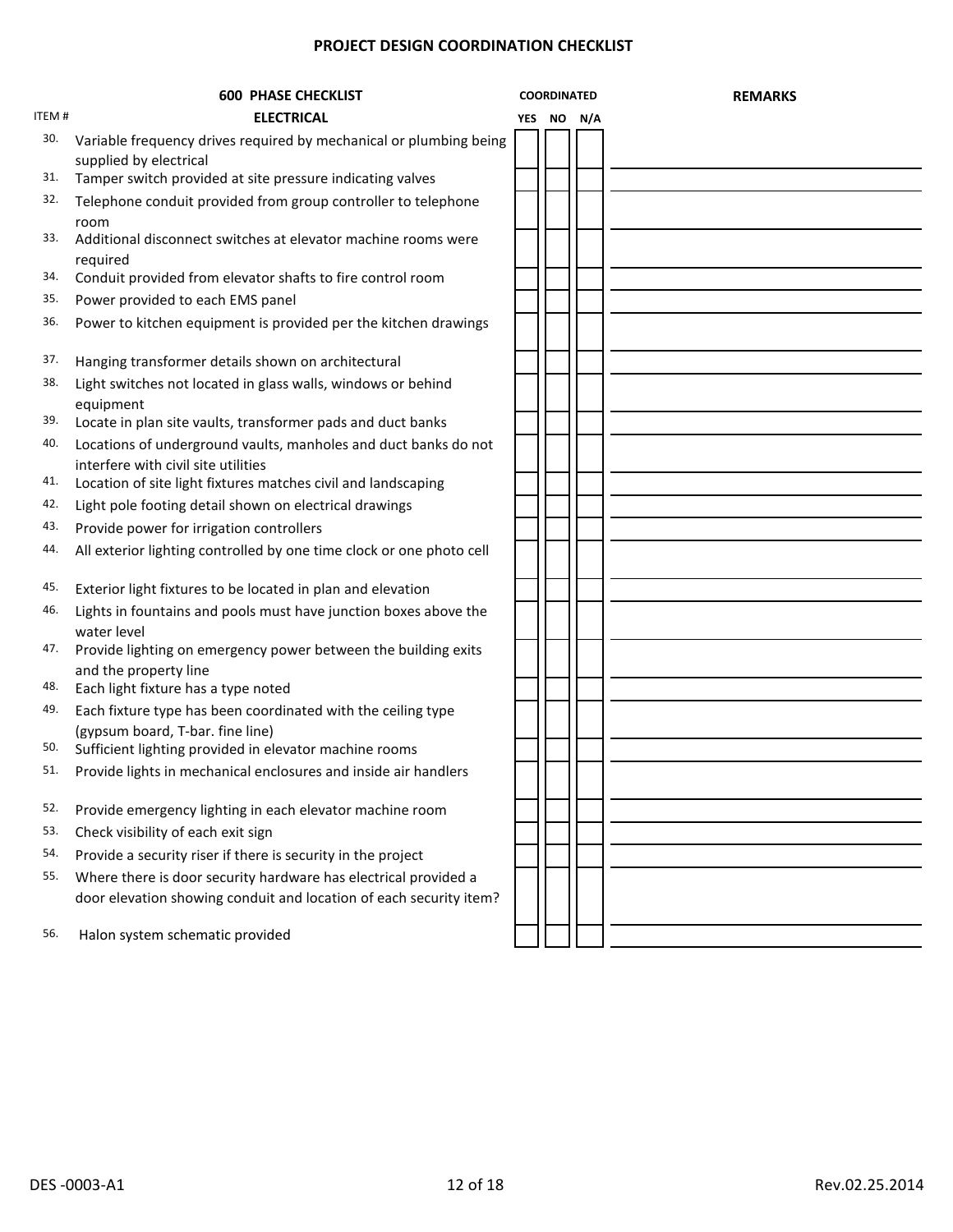|       | <b>600 PHASE CHECKLIST</b>                                                            |            | <b>COORDINATED</b> |        | <b>REMARKS</b> |
|-------|---------------------------------------------------------------------------------------|------------|--------------------|--------|----------------|
| ITEM# | <b>ELECTRICAL</b>                                                                     | <b>YES</b> |                    | NO N/A |                |
| 57.   | Verify that mechanical is providing the fans, ducts and dampers<br>required for halon |            |                    |        |                |
| 58.   | A telecommunication riser diagram has been provided                                   |            |                    |        |                |
| 59.   | Provide emergency telephones in stairwells (high-rise)                                |            |                    |        |                |
| 60.   | Provide fireman's phone jack In stairwells and elevator lobbies (high-<br>rise)       |            |                    |        |                |

| College:  | Project Name: |
|-----------|---------------|
| Reviewer: | Signature     |
| Company   | Date:         |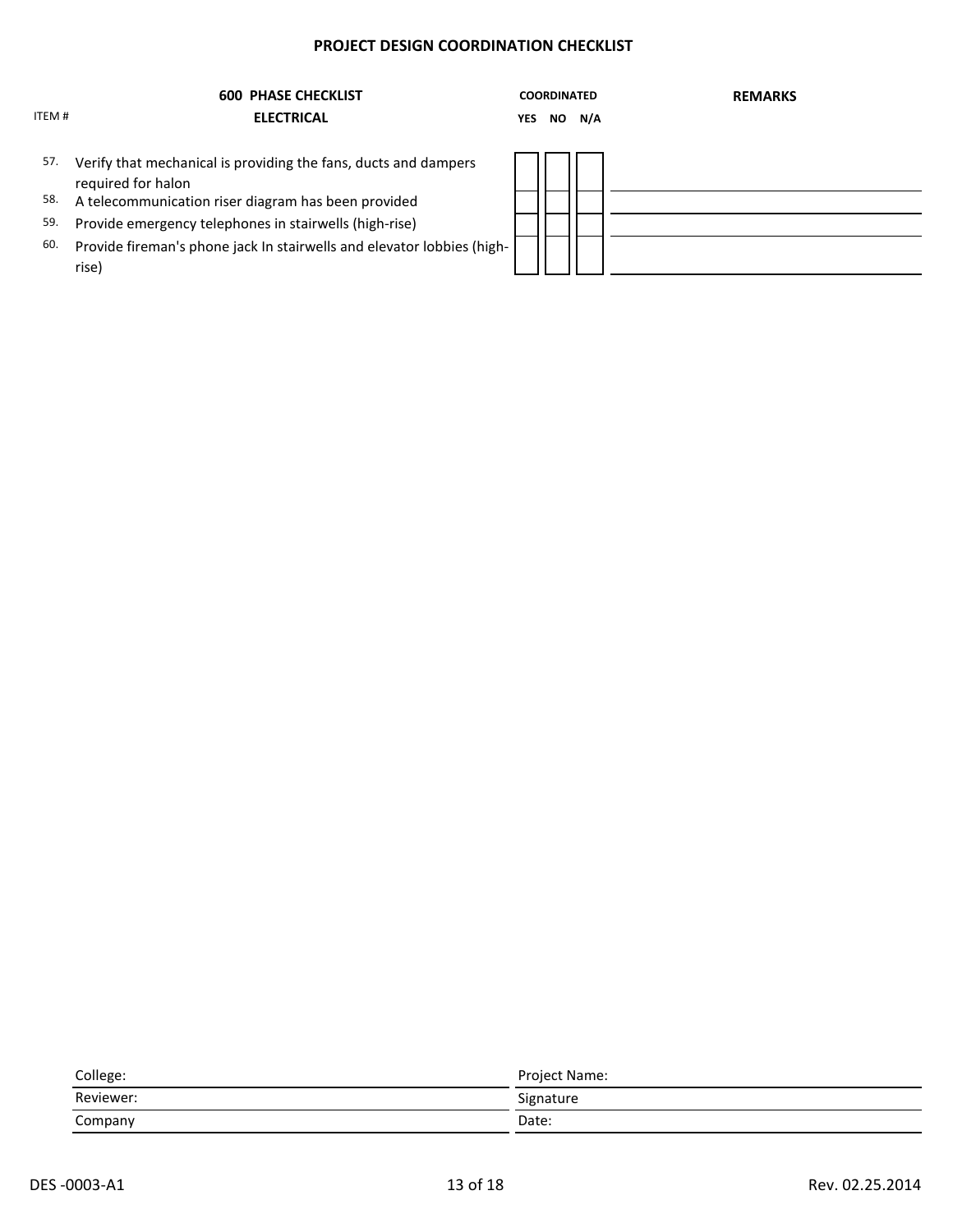# **600 PHASE CHECKLIST COORDINATED REMARKS**

**COORDINATED** 

#### ITEM # **ELEVATOR YES NO N/A**

- 1. Each elevator shaft dimensioned in relation to column lines
- 2. Each elevator pit dimensioned In relation to column lines
- 3. Each elevator platform dimensioned and located within the shaft
- 4. Sufficient vertical space provided at top of hoistway
- 5. Vertical clearances provided in elevator machine rooms
- 6. Each floor must be served by an elevator large enough to be a medical alert elevator
- 7. Interior cab elevations and cab reflected ceiling plan provided
- 8. Adequate elevator hoistway venting is shown
- 9. Motorized damper with actuator outside of hoistway provided at hoistway vent exterior opening
- 10. Underslung elevators require large anchor footings at machine room
- 11. Are any elevators required to be on emergency power and is this emergency power provided?
- 12. Telephone home runs provided at each machine room to 24 hour manned system
- 13. In elevator machine rooms there are the following criteria:
	- A 10 fc lighting
	- B Disconnect switches at the door
	- C Possible secondary disconnect switches
	- D Fan coil unit located outside of the machine room
	- $E$  No pipes or ducts running through the machine room
	- F One receptacle on each wall
- 14. Sufficient A/C capacity for elevator equipment BTUs
- 15. Each elevator pit has a light and convenience outlet

| College   | Project Name: |
|-----------|---------------|
| Reviewer: | Signature:    |
| Company:  | Date:         |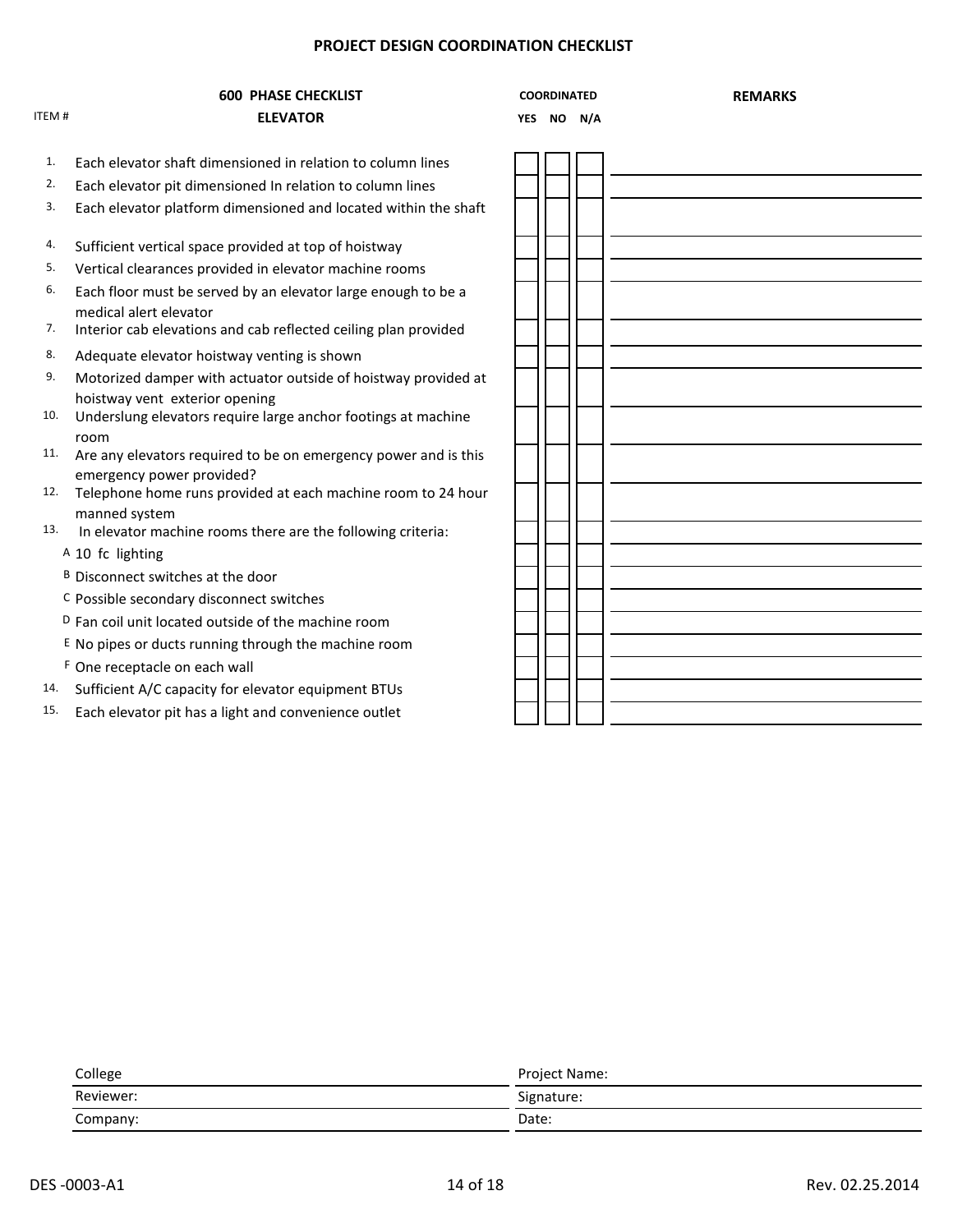### **600 PHASE CHECKLIST COORDINATED REMARKS** ITEM # **KITCHEN YES NO N/A**

#### **COORDINATED**

- 1. Kitchen floor plans match architectural (columns and walls)
- 2. Structural shows required slab recesses
- 3. Architectural provides required base and floor finishes
- 4. Architectural provides required/desired ceiling finishes
- 5. Verify hood exhaust rated duct enclosures are provided by architectural
- 6. Mechanical provides required HVAC connections
- 7. Plumbing provides required fixtures and piping connections
- 8. Electrical provides required power
- 9. Lighting layout works with kitchen equipment layout
- 10. Electrical panels located on kitchen drawings

| College   | Project Name: |
|-----------|---------------|
| Reviewer: | Signature:    |
| Company:  | Date:         |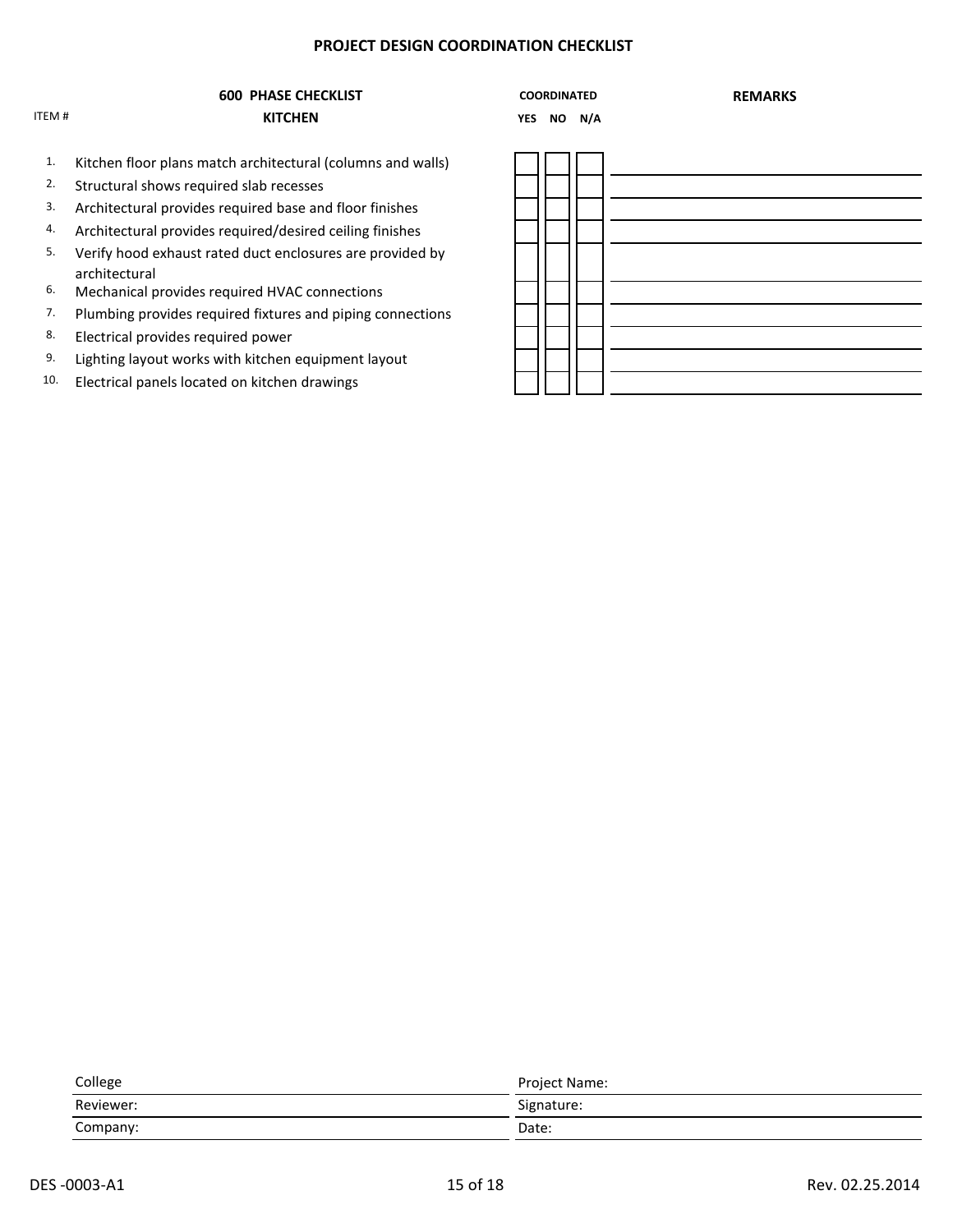|       | <b>600 PHASE CHECKLIST</b>                                                                                            | <b>COORDINATED</b> |  |            | <b>REMARKS</b> |
|-------|-----------------------------------------------------------------------------------------------------------------------|--------------------|--|------------|----------------|
| ITEM# | CIVIL                                                                                                                 |                    |  | YES NO N/A |                |
| 1.    | New above ground work is coordinated with hardscape and<br>landscape                                                  |                    |  |            |                |
| 2.    | Grades agree with architectural and structural                                                                        |                    |  |            |                |
| 3.    | Grades are consistent with adjoining property conditions                                                              |                    |  |            |                |
| 4.    | Exterior grades slope away from building                                                                              |                    |  |            |                |
| 5.    | Building located in each direction in relation to the property lines                                                  |                    |  |            |                |
| 6.    | Finish floor elevations match architectural and structural                                                            |                    |  |            |                |
| 7.    | Verify handicap requirements for parking, covered parking and<br>building access                                      |                    |  |            |                |
| 8.    | Off-site work is coordinated with site work                                                                           |                    |  |            |                |
| 9.    | Limits of construction are consistent with other disciplines                                                          |                    |  |            |                |
| 10.   | New and existing site easements shown                                                                                 |                    |  |            |                |
| 11.   | Required demolition is clearly noted                                                                                  |                    |  |            |                |
| 12.   | Removal and replacement of unsuitable soil clearly noted                                                              |                    |  |            |                |
| 13.   | Each paving type and thickness to be scheduled and graphically                                                        |                    |  |            |                |
|       | located on plan                                                                                                       |                    |  |            |                |
| 14.   | All hardscape items (curbs, pads, walls, sidewalks, benches) are                                                      |                    |  |            |                |
| 15.   | detailed on architectural, civil or landscaping<br>Fence and garden wall location and details match architectural and |                    |  |            |                |
|       | landscaping                                                                                                           |                    |  |            |                |
| 16.   | Above ground utilities are shown on landscaping and architectural                                                     |                    |  |            |                |
|       | site plan                                                                                                             |                    |  |            |                |
| 17.   | Existing poles, valve boxes and manholes do not Interfere with new<br>horizontal surfaces                             |                    |  |            |                |
| 18.   | New poles, valve boxes and manholes do not interfere with new                                                         |                    |  |            |                |
|       | horizontal surf aces                                                                                                  |                    |  |            |                |
| 19.   | Subgrade work under paving and sidewalks defined                                                                      |                    |  |            |                |
| 20.   | Underground utilities do not interfere with new or existing work                                                      |                    |  |            |                |
|       | 21. Utility points of connection at the building agree with plumbing                                                  |                    |  |            |                |
|       | (horizontal locations and vertical elevations)                                                                        |                    |  |            |                |
| 22.   | Planter drain locations match landscape and plumbing                                                                  |                    |  |            |                |
| 23.   | Fire Department site access to the building to be verified                                                            |                    |  |            |                |
| 24.   | Expansion joints clearly shown on site concrete                                                                       |                    |  |            |                |
| 25.   | Exterior slabs slope away from exterior floors                                                                        |                    |  |            |                |
| 26.   | Top of wall elevations match architectural and structural                                                             |                    |  |            |                |
| 27.   | Top of curb elevations clearly shown                                                                                  |                    |  |            |                |
| 28.   | Specifications for site drains, grades and piping coordinated with                                                    |                    |  |            |                |
| 29.   | plumbing<br>Specifications identify existence of soils report and instructions for<br>availability                    |                    |  |            |                |

| College:  | Project Name: |  |  |  |
|-----------|---------------|--|--|--|
| Reviewer: | Signature     |  |  |  |
| Company:  | Date:         |  |  |  |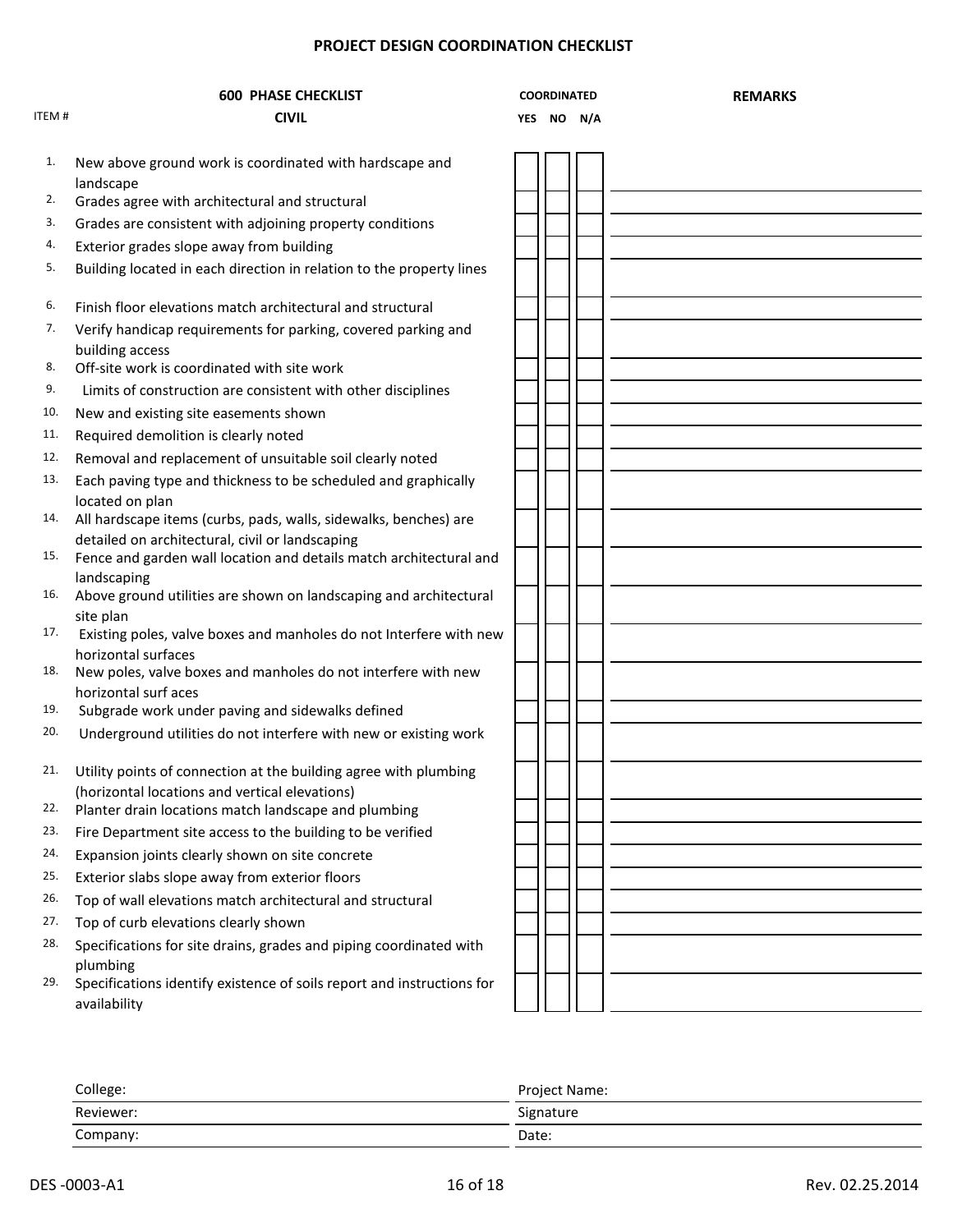| <b>ITEM#</b> | <b>600 PHASE CHECKLIST</b><br><b>LANDSCAPING</b>                                    | <b>YES</b> | <b>COORDINATED</b> | NO N/A | <b>REMARKS</b> |
|--------------|-------------------------------------------------------------------------------------|------------|--------------------|--------|----------------|
| 1.           | Hardscape plans match architectural and civil                                       |            |                    |        |                |
| 2.           | Hardscape elevations match architectural and civil                                  |            |                    |        |                |
| 3.           | Limits of construction match architectural and civil                                |            |                    |        |                |
|              |                                                                                     |            |                    |        |                |
| 4.           | All areas within the project limit of construction have landscape and<br>irrigation |            |                    |        |                |
| 5.           | Off-site landscape and Irrigation shown on drawings                                 |            |                    |        |                |
| 6.           | All hardscape shown and detailed on architectural, civil or                         |            |                    |        |                |
|              | landscaping                                                                         |            |                    |        |                |
| 7.           | Irrigation controllers located in inconspicuous location                            |            |                    |        |                |
| 8.           | Irrigation sleeves shown under hardscape                                            |            |                    |        |                |
| 9.           | Irrigation point-of-connection matches plumbing                                     |            |                    |        |                |
| 10.          | Expansion joints clearly shown on site concrete work                                |            |                    |        |                |
| 11.          | Site lighting matches electrical                                                    |            |                    |        |                |
| 12.          | Plant sizes and spacing are scheduled                                               |            |                    |        |                |
| 13.          | Tree staking/planting details provided                                              |            |                    |        |                |
| 14.          | Above ground utilities shown and surrounded with planting                           |            |                    |        |                |
| 15.          | Site planter or tree well drainage coordinated with civil utility plan              |            |                    |        |                |
| 16.          | Civil work complies with geotechnical report                                        |            |                    |        |                |

| College:  | Project Name: |
|-----------|---------------|
| Reviewer: | Signature:    |
| Company:  | Date:         |